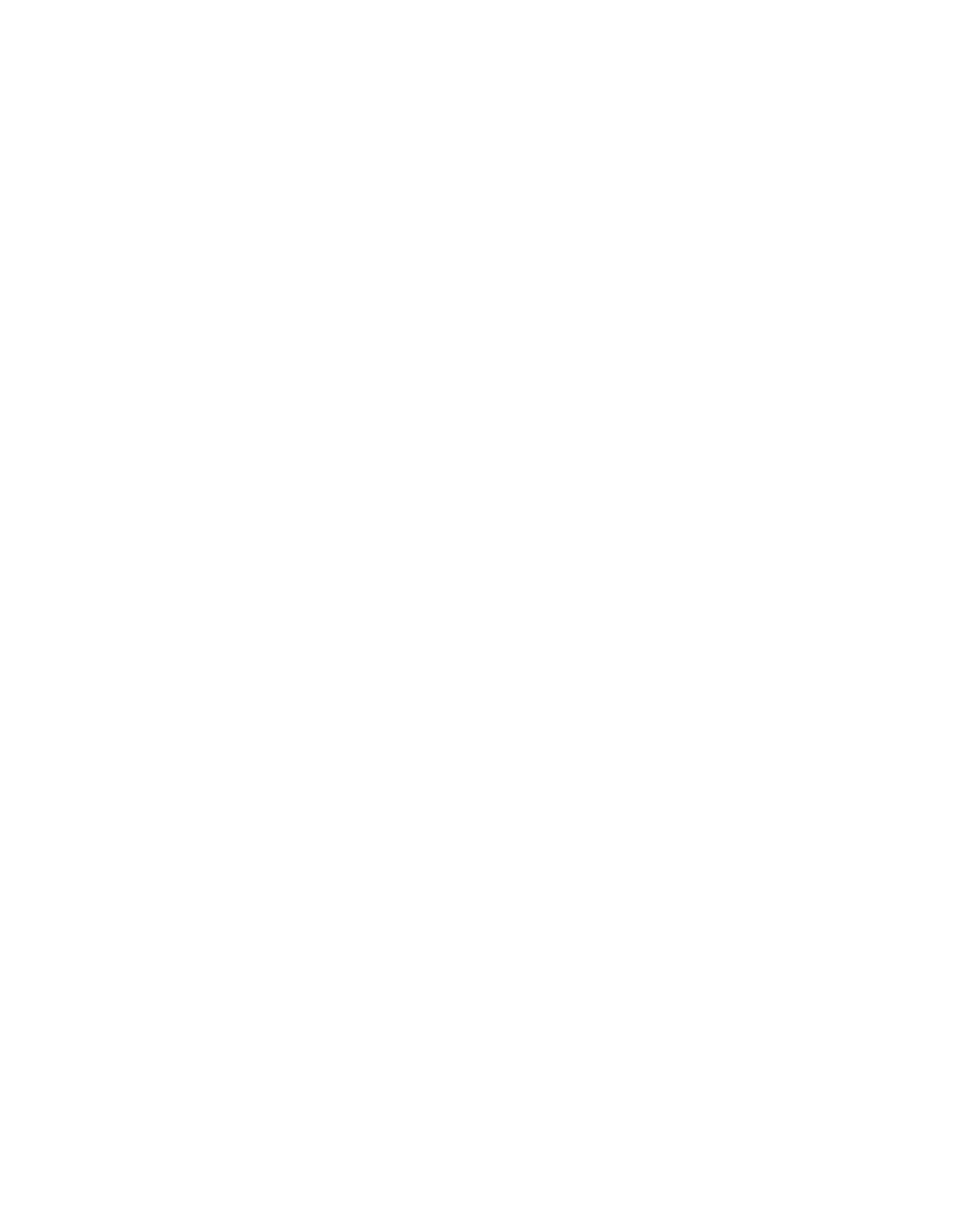Goal: To develop number sense for a variety of numerical representations.

Preparation: Provide newspapers.

**Activities:** Have students identify articles, advertisements and pictures in the newspaper that show the various uses for mathematics. Simple examples are sizes of shoes and prices of items for sale. Less obvious examples are number words and numerical concepts. After students find the examples, have them identify the words or symbols that explain the meaning of the numbers. Examples are dollar signs, percentages and decimals. Emphasize that context clues tell the meaning and explain the use of numbers.

#### **MATHEMATICS • FRONT PAGE NUMBERS**

Goal: To count and compare objects in a set.

Preparation: Provide front pages and markers.

**Activities:** Ask students to estimate how many numbers they can circle on the front page of the newspaper in one minute.They should write their estimates at the top of the page.Time the activity. Ask them to circle all the numbers they can find in one minute and compare the estimate with the number circled. Find out who circled the most and who came closest to their estimate.

Explore the following questions:

- 1. What is the largest number? The smallest?
- 2. Where were the most numbers found?
- 3. Were any number words circled?
- 4. What was the average number circled?

Write or have students write word problems based on front-page numbers. Use the word problems to teach or reinforce specific skills. For example, if studying range or subtraction ask:What is the range of temperatures (or difference between high and low temperatures) predicted for today?"

## **MATHEMATICS • NUMBER GAMES**

Goals: To count and compare objects in a set. To compare and order numbers.

Preparation: Provide newspapers, glue, scissors and markers.

- Activities: Choose and assign tasks that require students to locate and group numbers found in newspapers.
	- A. Find as many different numbers in an ad or on a page as possible. Put the numbers in order. Compare any two of the numbers or any series of numbers using terms "less than" or "greater than."

**Number and Operations**

Number and Operations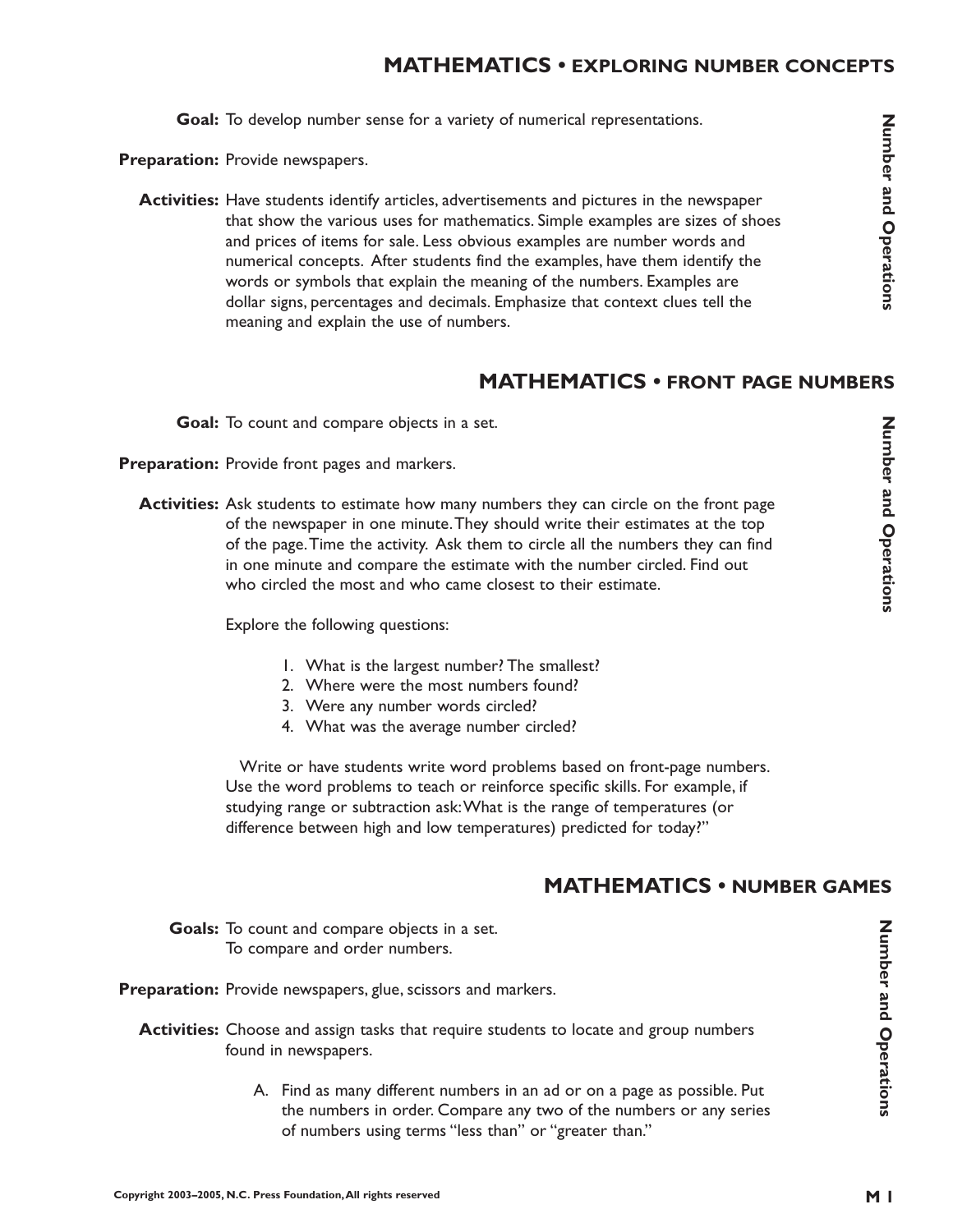#### **MATHEMATICS • NUMBER GAMES, continued**

#### **Activities,**

**continued:**

- B. Find and match number words and numbers in newspapers.
- C. Race to find numbers in newspapers.Take five minutes and circle numbers between 1 and 200, or, circle the numbers between 1 and 25 in order using the entire paper. Compare with other students and see who found the most in the time limit.
- D. Make a collage of numbers or of the largest numbers in the news.Vary the size of print.
- E. Circle the largest and smallest numbers on each page of the newspaper, or, identify the largest number in papers for a period of time. Compare the numbers and the stories in which they appear.
- F. Circle two-digit, three-digit, four-digit, etc. numbers in the newspaper. Write five of the numbers in order on paper.

## **MATHEMATICS • NUMBER CREATIONS**

Goals: To use groupings with models and pictures to count collections of objects. To create, model and solve problems.

Preparation: Provide newspapers, construction paper, glue, scissors and markers. Make creations to display numbers. Use those creations on a bulletin board or in centers.

Activities: Choose from the following ideas:

- A. Draw a picture of a caterpillar, spider, octopus or any interesting animal or object. Counting by ones (or skip counting by 2, 5, 10, 20, etc.), cut numbers from the newspaper and fill in the body segments or attach to the legs.
- B. Cut numbers from the newspaper to make a clock or calendar. Search for numbers, names of the days, weeks and months and for symbols and signs of seasons, holidays, or weather to add to the clock or calendar.
- C. Cut out a series of numbers. Paste them on paper, leaving room for sentences before and after each number.Write a creative story, such as: one tall basketball player hit ten field goals on February 20, 1988. Be funny and fanciful in writing the story. Also discuss how the meaning of numbers changes as the context changes.

## **MATHEMATICS • ESTIMATION**

Goal: To make reasonable estimates in a variety of situations. Preparation: Provide newspapers, construction paper, glue, scissors and markers. Activities: Hold up a copy of the front page of the newspaper for a few minutes and ask

students to study it.Then ask them to estimate how many of something appear on the page.

**Number and Operations**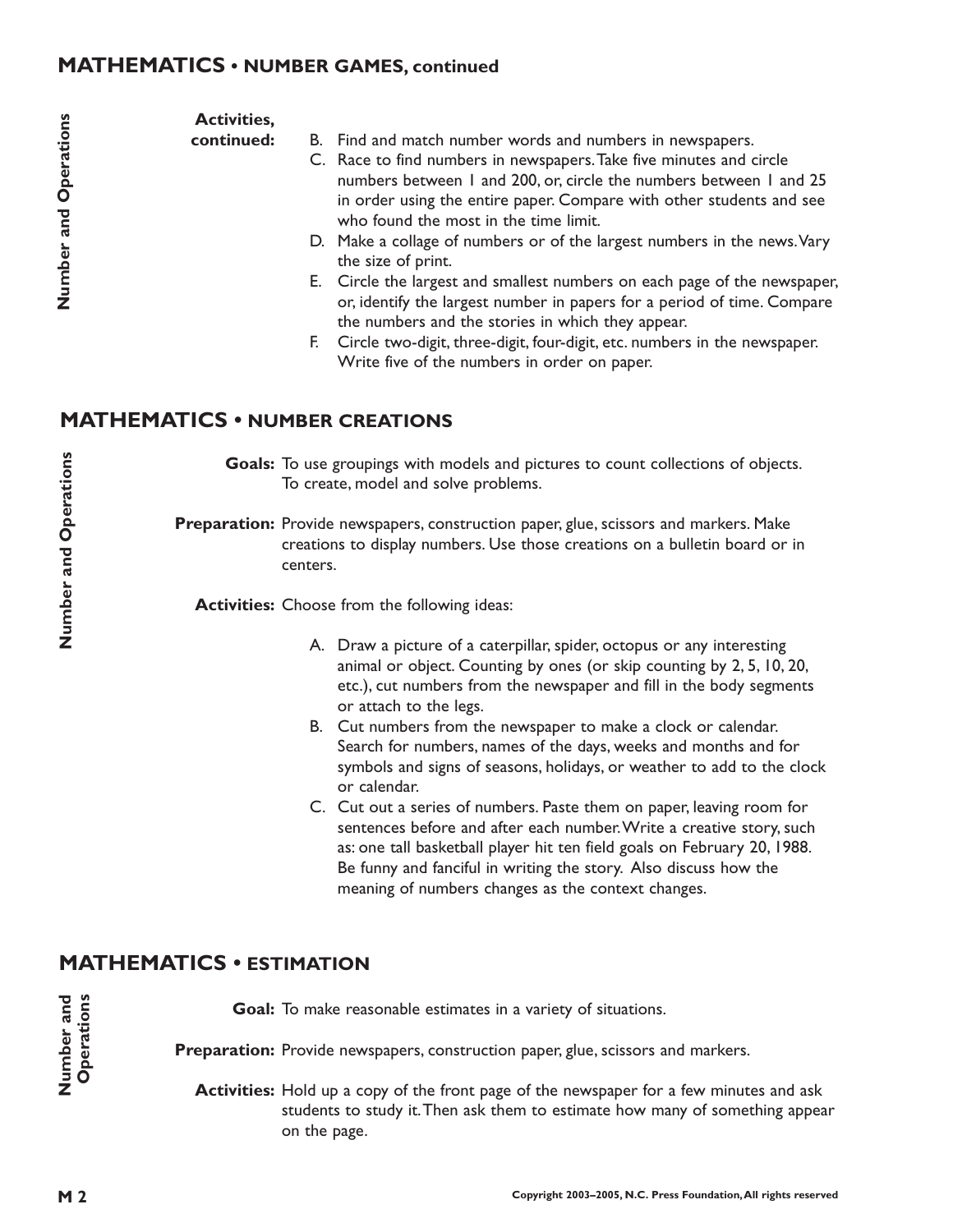**Activities,**

Some ideas include: **continued:**

- 1. How many pictures?
- 2. How many headlines?
- 3. How many captions?

Then provide students with a copy of the front page. Ask them to estimate how many of a certain letter or number. Have them count and compare their estimate to the actual number.

Have students look through the text in the newspaper to find examples of estimation in context. For example, students may find cases where numbers are rounded or terms such as approximately are used in reference to numbers denoting quantities. Discuss the situations where it is appropriate to estimate versus when accuracy is essential.

# **MATHEMATICS • PLAYING with PLACE VALUE**

- Goals: To create and solve problems using a variety of strategies. To build understanding of place value.
- **Preparation:** Provide each student with a newspaper, scissors, glue sticks and a place value chart or blank paper for creating numbers. Also provide the student worksheet M 3-1.
	- **Activities:** Have students go through the newspaper and cut out as many single digit numbers as they can in a specified length of time. Once the time is up, have them spread their numbers out on the table. Students should work with the numbers in a variety of ways to build their understanding of place value. Here are directions to consider:
		- 1. Count the digits and tell how many there are. Discuss place value (beginning with ones, tens and hundreds) and begin working with the digits by asking the following questions:
			- a. How many one-digit/two-digit/three-digit numbers can you make?
			- b. What is the largest or smallest one, two, three-digit number you can make?
		- 2. Make as many three-digit numbers as you can and order them from least to greatest/greatest to least.
		- 3. Create numbers by placing designated digits in certain place spots.
		- 4. Turn all of their digits face down on the desk.Then draw four digits and make the largest number possible. Draw four more digits. Make the smallest numbers possible.
		- 5. Give students the student worksheet M 3-1. Have them place numbers they find in the newspaper on the grid.They should put the numbers in the order of value from largest to smallest and indicate what the largest numbers measure. Often large numbers refer to government budgets or profits earned by businesses.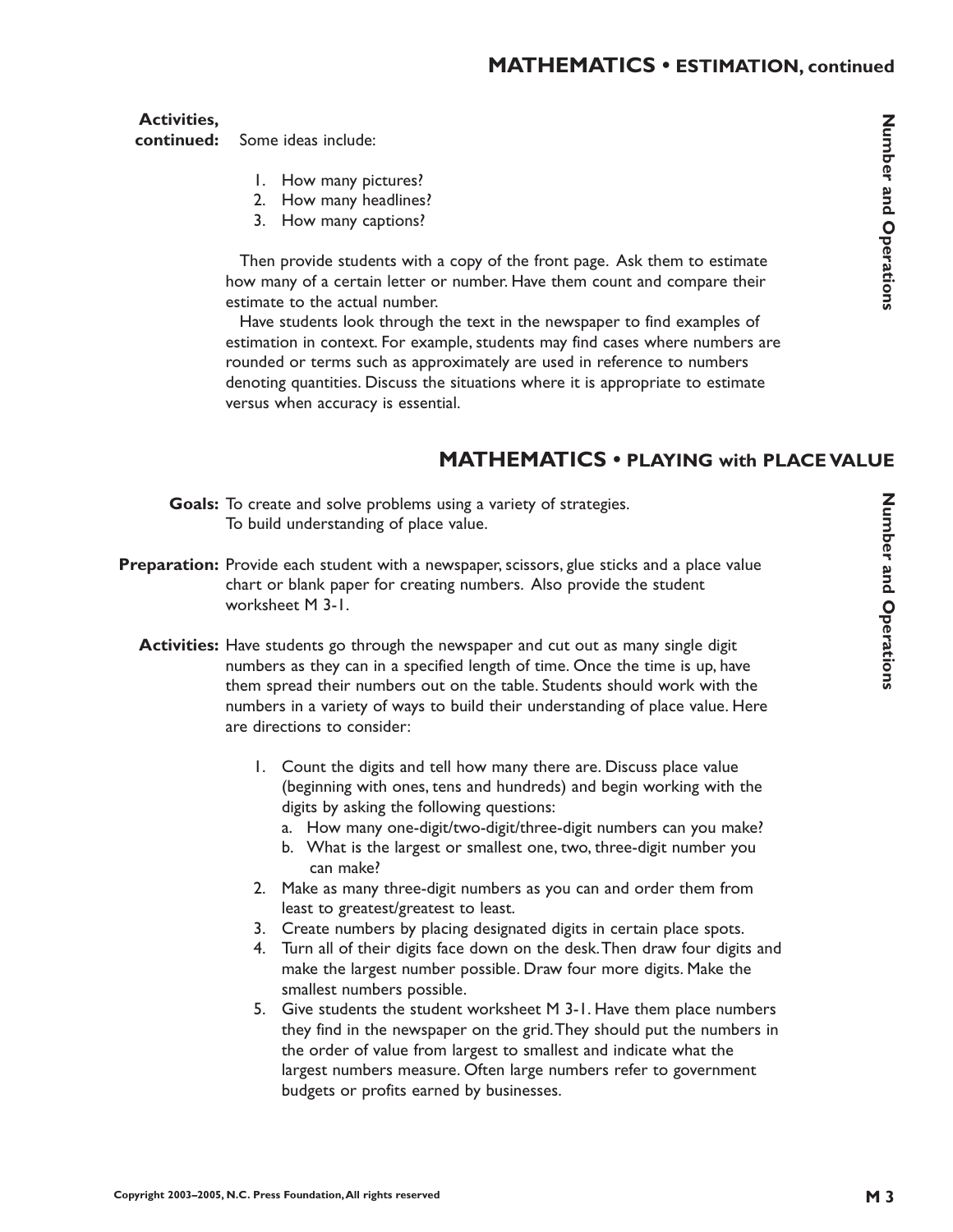## **MATHEMATICS • COMPUTATION in CONTEXT**

- Goals: To create and solve problems using a variety of strategies. To develop flexibility in problem solving by selecting strategies. To develop fluency with processes such as addition, subtraction and multiplication.
- **Preparation:** Collect all sections of newspapers that contain math-related materials. When teaching a skill such as addition or subtraction, look through the newspapers for a contextual application to show that skill being taught or reinforced.
	- Activities: Choose from the following activities for ideas. Identify problems that students can do with newspapers that practice the skills they are taught and show the applications of math computations.
		- A. If teaching subtraction, have students figure out the differences in the cost of the daily and Sunday newspapers, the predicted high and low temperatures and the prices of any two advertised items.
		- B. If working with averages, ask students to use sports statistics to figure average yards gained per carry, batting averages and points scored per player. Ask students to figure the average salaries in the Classified ads, the average cost for renting a two-bedroom apartment and the average cost of buying a three- to five-year-old car.
		- C. When adding, students can be asked to figure the cost of several items from retail or classified ads and the savings from coupons they clip.They can be asked to add the minutes it takes to watch several television programs.
		- D. When multiplication is the emphasis, have students figure the cost of three pounds of ground beef and two-dozen eggs or try doubling or tripling a recipe.
		- E. If working with money, ask students to look at ads for items on sale. Have students calculate their savings for each item. Advanced students can calculate the percentage saved for each item.

Each time a new skill is introduced, scan the newspaper for information to use in teaching and reinforcing the skill. Keep in mind the sections of the newspaper that carry math-related information every day.The major sections are weather, sports, retail and classified ads, recipes,TV-movies, stock market reports and city-county statistics.

## **MATHEMATICS • MONEY MATTERS**

- Goals: To develop fluency with addition and subtraction of rational numbers. To solve problems using models, diagrams and reasoning.
- Preparation: Provide sections of the newspaper that deal with dining and shopping and the graphic organizer M 4-2. Send students shopping in the newspaper to apply real-world application of math skills.
	- **Activities:** Scenario #1: You've been saving your money from odd jobs and now you have enough to take your mom or grandmother out to eat as a special surprise. You know she likes seafood. Where can you go? Locate a restaurant and find the address.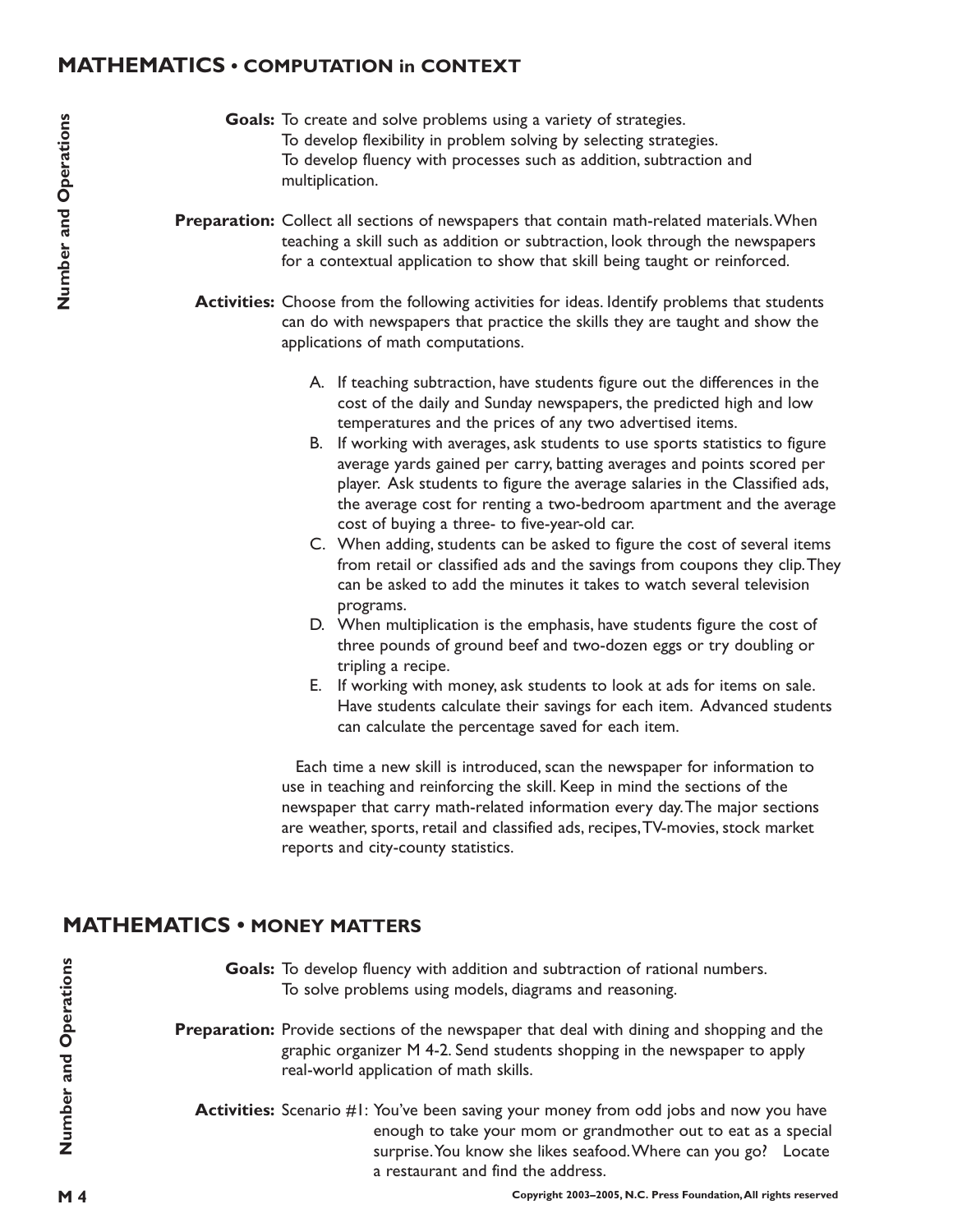#### **Activities,**

- continued: Scenario #2: You want to have some of your friends come to a party. What foods do your friends like? Find four party foods and the price of each. Add them up and determine the total cost.
	- Scenario #3: Your brother's birthday is next week and you want to buy him a gift. Your limit is \$20.00. Shop in the newspaper for a gift he'd like. List the gift, the store where you will buy it and the price. How much change will you get from \$20.00?
	- Scenario #4: Find a business in the newspaper that sells each of the following items:

Automobile Tires **Television** Men's Clothing Furniture Jewelry Real Estate Shoes Groceries Toys Used car

Figure out costs of selected items. Include tax.\*

\*Using Newspapers in Elementary Grades, NAA Foundation.

## **MATHEMATICS • FUN with FRACTIONS**

- Goals: To solve problems using models, diagrams and reasoning about fractions and relationships among fractions. To model and describe common equivalents.
- **Preparation:** Search the newspaper for information that can be used for activities involving fractions. Provide the pages or sections you locate. Scan articles and look in ads, recipes, stock market reports, sports pages and city-county statistics where fractions are often found. Use pictures or comic strips for introductory activities.
	- **Activities:** Use the following ideas to get started.

Simpler activities to introduce the concept of fractions should be done with pictures and comics. For example, have students locate a set of pictured items or a favorite comic strip in the newspaper. Ask them to circle  $\%$  or  $\%$  of the items or frames. Have them do the same with people, animals, adults, children and other categories derived from pictures and comic strips.

In ads that advertise  $\%$  to  $\%$  off, ask students to compute the savings and/or the sale price. Have students convert fractions to percents. Ask students to cut in half or fourths selected recipes.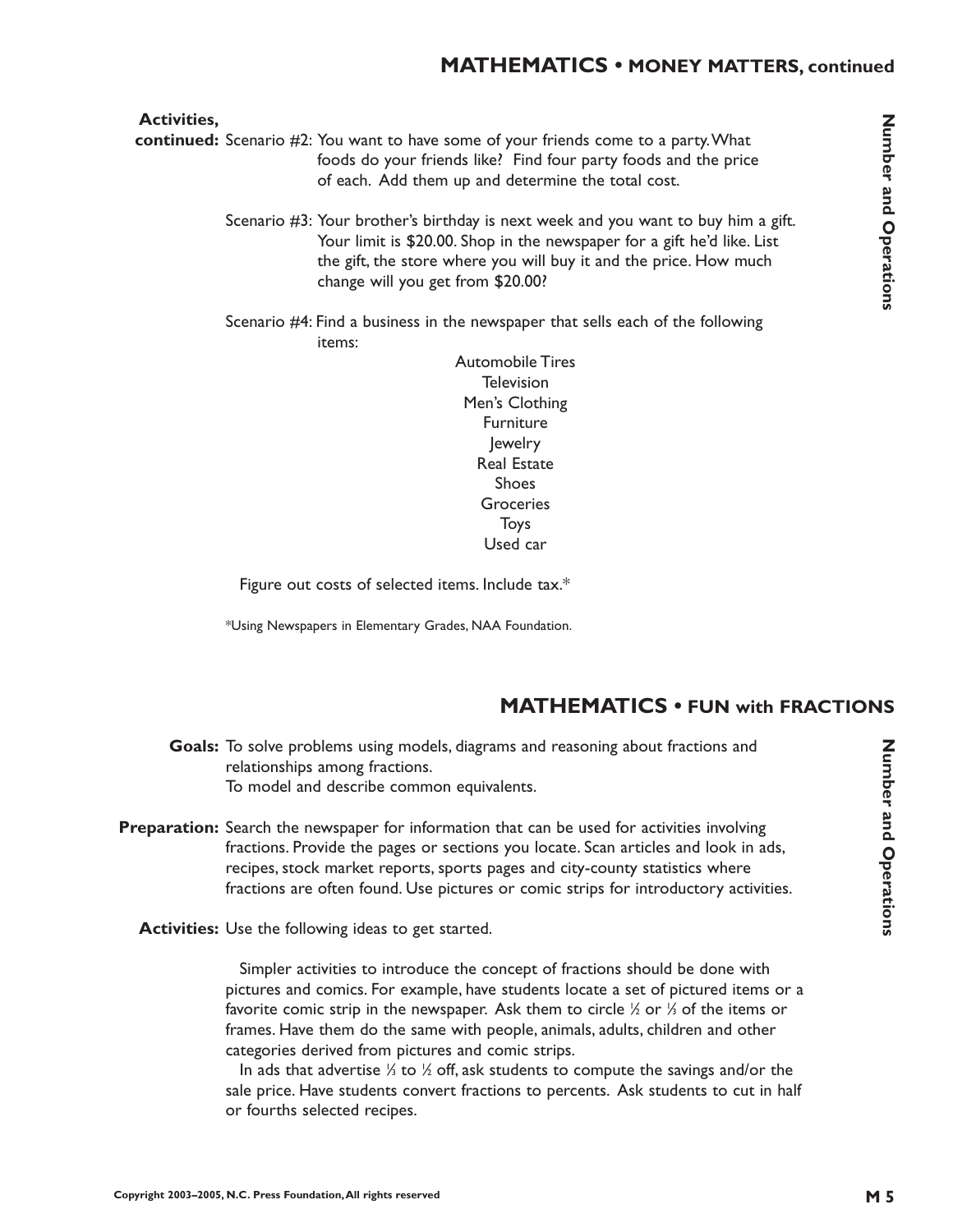#### **MATHEMATICS • FUN with FRACTIONS, continued**

#### **Activities,**

continued: Ask students to convert stocks to the dollar amounts expressed as fractions to decimals.The price per share is usually shown as 35½, meaning \$35.50 is the cost per share. A gain in value of \$2.50 per share is expressed as +  $\%$ . Have students express as a fraction the number of points a player scored to the total scored by his team. Also ask them to determine if teams are in the upper half or fourth of the conference or league in which they play.

> With city-county statistics and obituaries, have students figure out the number of girls born to the total number of children born. Also, ask them to figure out the number of deaths in a specific age group. Express the relationship to the total number of births or deaths as a fraction.

> Create questions based on fractional concepts. For example,"If a two-thirds majority in the Senate is needed to pass a bill, how many must vote for the bill?"

## **MATHEMATICS • DEALING with DECIMALS**

Goals: To develop number sense for rational numbers. To develop flexibility in solving problems using various strategies.

Preparation: Provide sections of the newspaper that carry toy ads or ads for gift items. Many toy ads will appear in November and December. Gift items appear for various special occasions. Make available the graphic organizer M 6-3.

Activities: In teams, have students look through newspaper ads and choose several toys or other items that they find appealing. Ask them to either cut out the item and circle the cost or name the item and cost. In a class discussion, compare choices.They should rank them in order of preference. See if certain toys or other items are popular and talk about what makes them appealing and whether they are safe and worth the cost.

> Have students order the objects according to cost from least to greatest or greatest to least. Ask if finding out which items are most expensive changes their preferences.

Have students analyze the rational numbers in monetary terms of dollars and cents.

## **MATHEMATICS • The GIFT of GIVING**

Goals: To develop number sense for rational numbers. To develop flexibility in solving problems using various strategies. **Preparation:** Provide sections of the newspaper that carry ads for gift items and the student worksheet M 6-4. Gift items appear for various special occasions. **Activities:** Have students shop for gifts for their family.They should choose gifts from a variety of price ranges, keeping in mind the idea of getting the best value for their money.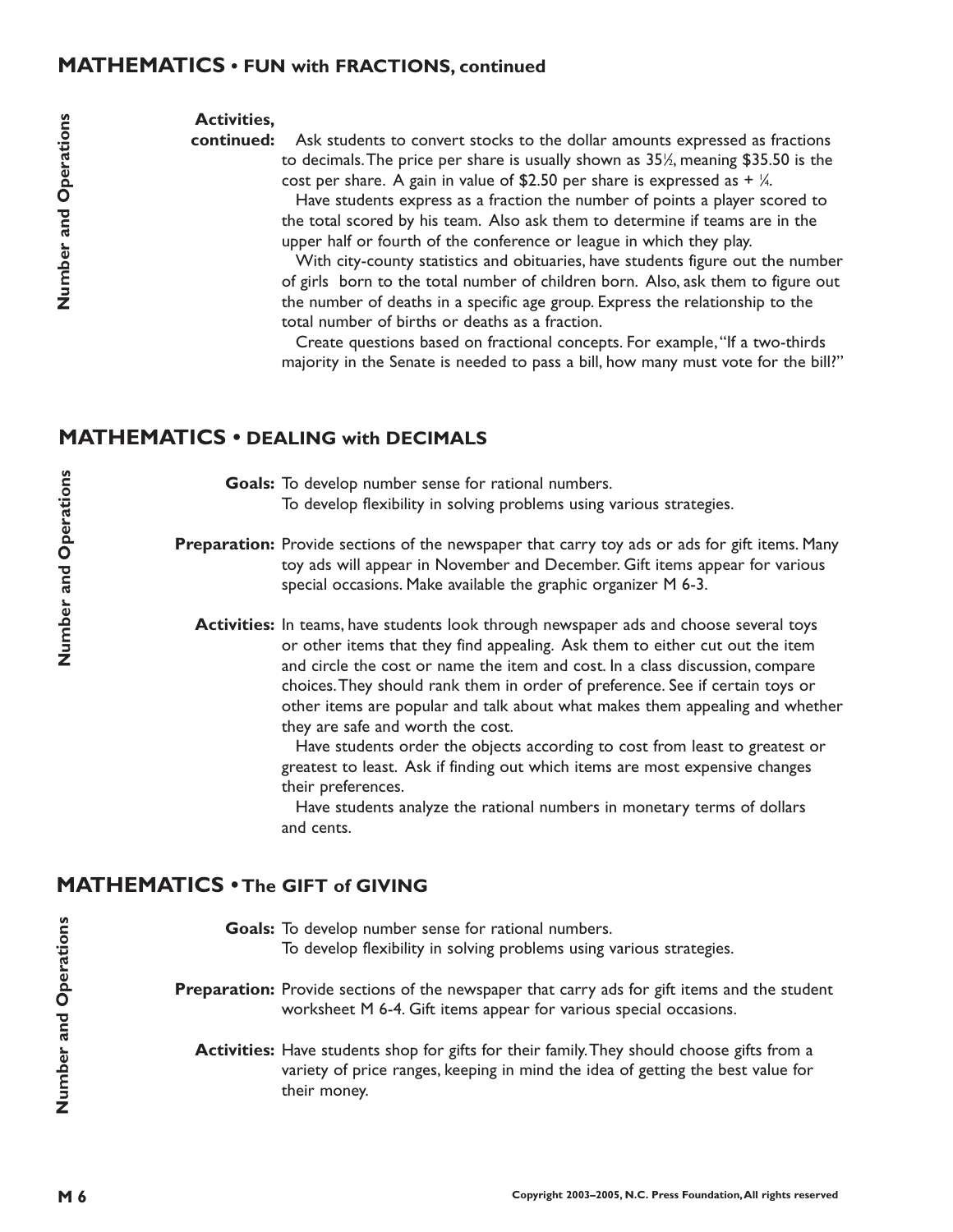## **MATHEMATICS • The GIFT of GIVING, continued**

#### **Activities,**

continued: Have students order the objects according to cost from least to greatest or greatest to least. Have students analyze the rational numbers in monetary terms of dollars and cents.

Number and Operations

# **MATHEMATICS • THAT'S ENTERTAINMENT**

Goals: To develop number sense for rational numbers. To develop flexibility in solving problems using various strategies.

Preparation: Provide sections of the newspaper that contain entertainment schedules. Review the graphic organizer M 7-5.

#### **Activities:**

Ask students to pretend that they have \$40.00 to spend on a family outing for a family of four. Have them locate as many activities as they can that cost \$40.00 or less.

After listing the choices, conduct a class discussion on what is likely to determine which activities are chosen. Ask students to state their preferences. Have them rate the activities from most popular to least popular and compare the costs to their preferences.

Once they choose a place to go or something to do with or without family members, have them explain why they chose the activity, how much it costs and what they'd wear. Make available the graphic organizer M 7-5.

Have students analyze the rational numbers in monetary terms of dollars and cents.

# **MATHEMATICS • FACTORS and PRIMES**

Goals: To develop fluency in the use of factors, multiples and prime factorization. To develop flexibility in solving problems using various strategies.

Preparation: Provide newspapers, scissors and factorization chart or blank paper, and graphic organizer M 7-6.

Activities: Give the following directions for working with factors and primes:

- 1. Find two numbers in the newspaper. Cut them out and glue them on the factor chart or on blank paper. Solve the problem and find the digits in the newspaper to represent the solution. Add to the chart.
- 2. Search the newspaper and find prime numbers. Circle them.Then locate numbers that can be factored. Cut the number out and glue it to the factorization chart or on blank paper. Perform factorization until a solution is reached with a prime number. Locate that number in the newspaper and add it to the chart.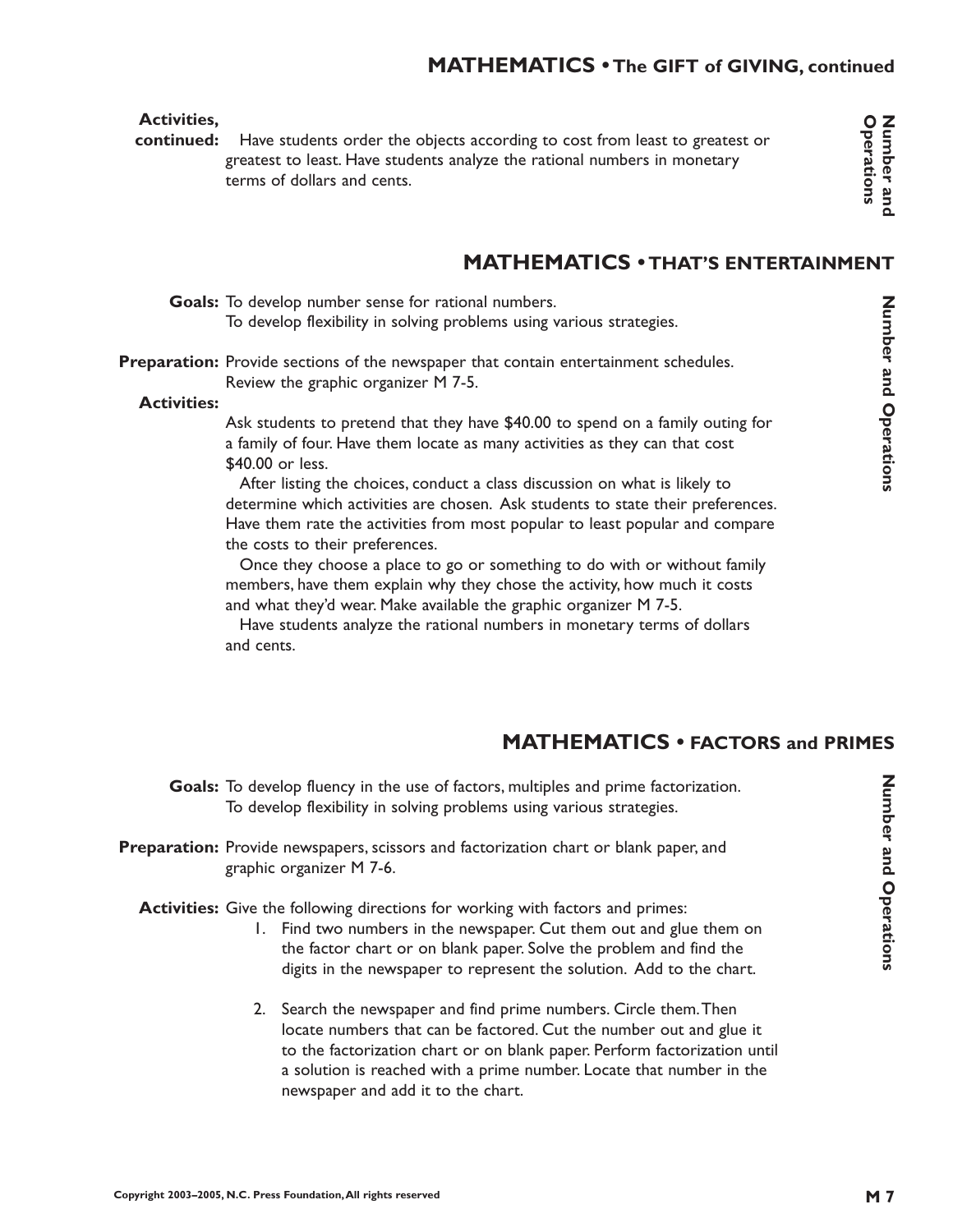#### **MATHEMATICS • ANSWER in the CIRCLE**

Goals: To develop number sense for rational numbers. To develop flexibility in solving problems using various strategies.

Preparation: Provide newspapers and the graphic organizer M 8-6.

**Activities:** Write a number such as ''20'' in the center of the graphic organizer and have students make up word problems based on newspaper content.The answer to each problem must be the number in the center.

> Assign small groups of students different sections of the newspaper to make sure they come up with a variety of questions and to demonstrate how many math references there are in the newspaper. Sections would include news, weather, sports, grocery ads, recipes,TV/movies, stock market and business pages and retail and classified ads.

## **MATHEMATICS • CLASSIFIED COMPUTATIONS**

Goals: To develop number sense to solve problems. To develop flexibility in solving problems using various strategies.

Preparation: Provide the Classified section of the newspaper. If the classroom newspaper has an index for the Classified ads, use it to help show the variety of content and the organization of the ads. Engage the interest of your students by having them guess what people try to sell in the Classified ads and write their guesses on a chart. Have them try to classify their ideas and compare those with the newspaper classifications.

**Activities:** Begin by asking questions that require students to use the classification system and to scan for specific information. For example:

- 1. Locate the cost of a pet for sale, such as a beagle or a kitten.
- 2. Locate the rent for an apartment on First Street (or a street you designate).
- 3. Locate the cost of a 2000 Camry or other car.
- 4. Locate the phone number of a person selling a kitchen table and a couch.
- 5. Locate a job that pays \$2,000 to \$3,000 per month.

Then have students select items from each classification in the ads. Ask them to write math problems based on the information they select from ads.Those should involve computations the students need to practice. Also have them point out any missing information the buyer needs before making a purchase.

After the preliminary activities above, conduct activities that are appropriate for the age and interests of the students in your class.To check student work, have students write page numbers, columns and the ads, or have them cut out the ads and glue the ones they use on a sheet of paper. Students can work in groups or teams. Select from the following list of activities to get started:

- 1. Find the location of a yard sale close to where you live.
- 2. Find the price of a TV advertised in the For Sale section of the Classified ads. Compare with retail prices.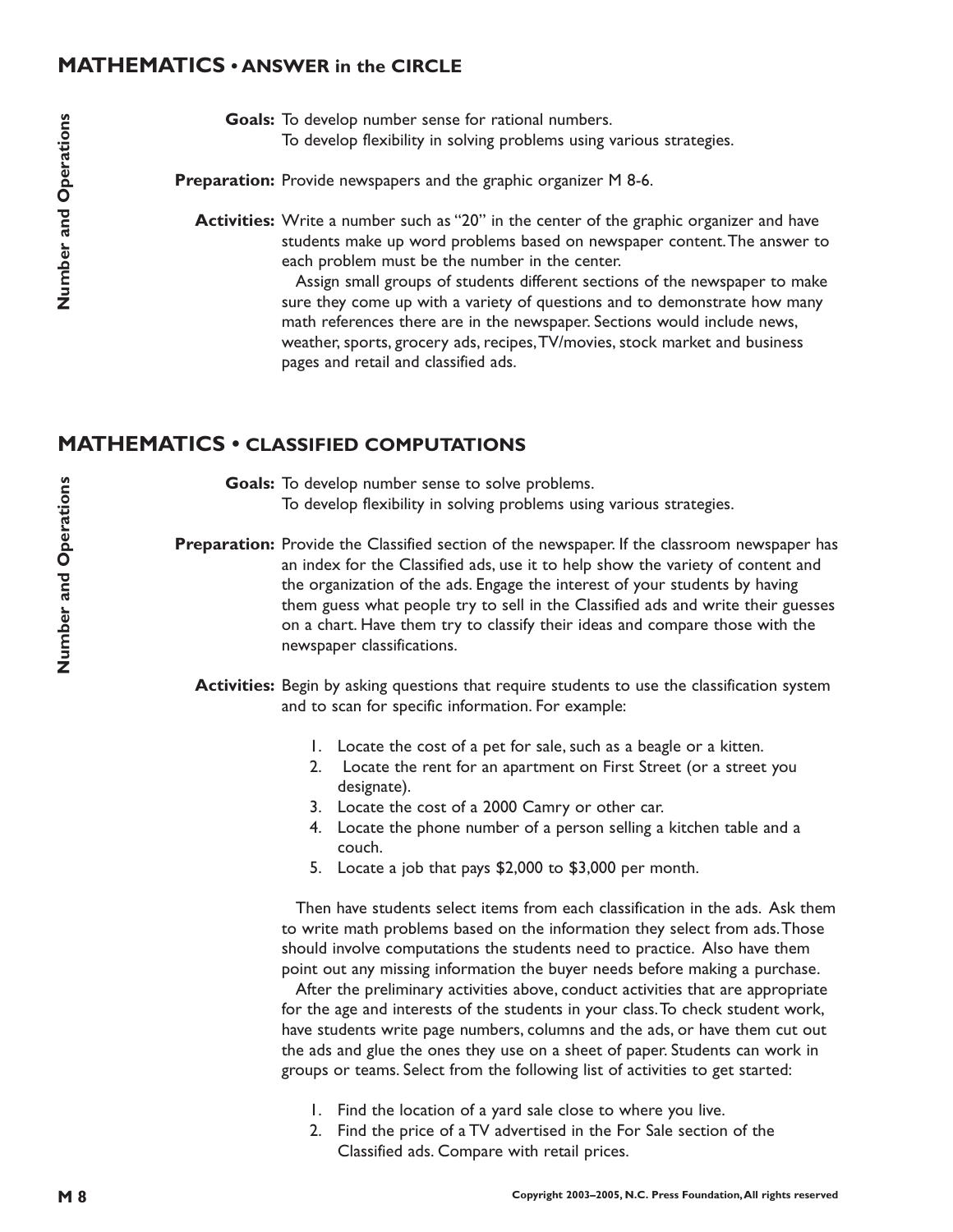#### **Activities,**

3. Compare the rent for furnished and unfurnished apartments. **continued:**

- 4. Pretend you have \$600.00 to spend to furnish an apartment. Use the Classified ads to find living room and bedroom furniture. How much money did you use? Do you have any left over? How much?
- 5. Compare used car prices and equipment and determine the best deal according to both dealer and private-party ads.
- 6. Figure out the average salary of certain categories of jobs in Help Wanted, such as secretaries, receptionists, managers and skilled or professional workers.
- 7. Figure out the average size of office space for rent.
- 8. Look at resort property for rent. Compare the rents in resort areas to those in your community.
- 9. Find a farm that has acreage and a price listed in the ad. Figure out the total cost of land for sale or the cost per acre.
- 10. Pretend you were given \$20,000 to buy land on which to build a recreation area. Use the Land for Sale section and locate the largest lot you can buy with \$20,000.

Where is the lot located? Does the location have anything to do with the cost?

# **MATHEMATICS • MATH in the NEWS**

- Goals: To develop flexibility in problem solving by utilizing a variety of strategies. To collect, organize, describe and display data to solve problems.
- **Preparation:** Use the following list of questions to determine if students can locate information in newspapers and complete computations based on what they find. To make the task easier or more enjoyable, have students circle answers or the information needed to do the computation and have them work in teams or small groups. Because the list of questions is long, consider assigning selected questions or have students finish a few at a time.

While students work, observe their handling of newspapers. If most students are unfamiliar with the newspaper, conduct activities that will acquaint them with the organization and content. If using questions as a test of students' abilities to apply math to real-life situations or to prepare them for tests, time the activity and use the questions as a pretest and posttest.Those should be given before and after a unit on math applications in the newspaper.

Activities: Give students one or more parts or all of the following activity.

- A. FRONT PAGE:
	- 1. What is the newspaper's telephone number?
	- 2. When was the newspaper published?
	- 3. Where is the top story continued?
	- 4. How much does the newspaper cost?
	- 5. How much does it cost to buy this day's newspaper for a week?
	- 6. What is the largest number you can find on the front page?

Number and Operations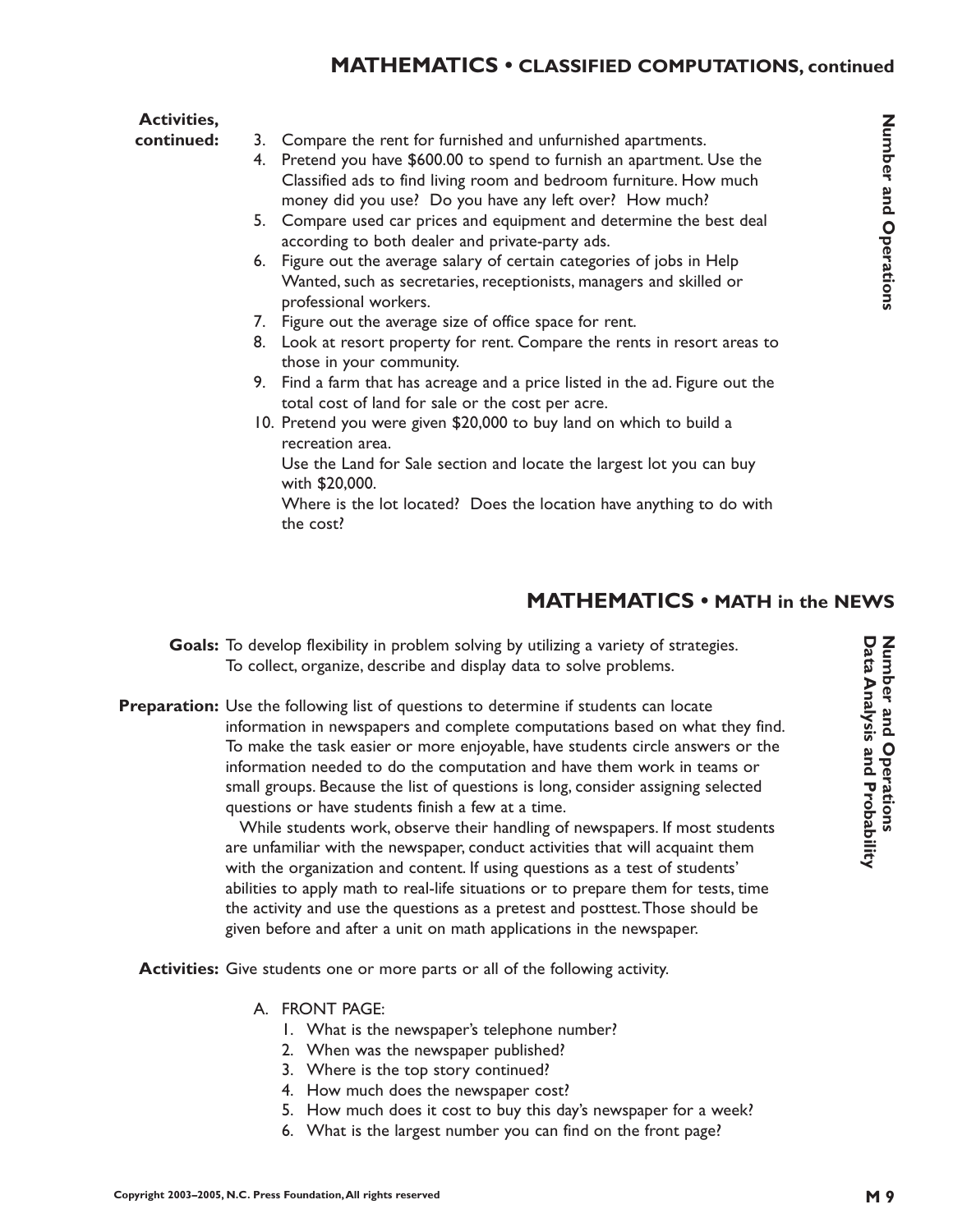## **MATHEMATICS • MATH in the NEWS, continued**

Number and Operations<br>Data Analysis and Probability **M 10 Number and Operations Data Analysis and Probability**

**Activities, continued:**

#### 7. On what page will you find the following:

- a. theatre information
- b. sports
- c. comics
- d. cities with below-freezing temperatures

#### B.WEATHER:

- 8. What is the difference between yesterday's high and low temperatures?
- 9. How does yesterday's record high and low compare with yesterday's actual high and low?
- 10. How long between sunrise and sunset today?
- 11. How much above or below normal is the rainfall this year?

#### C. CLASSIFIED ADS:

- 12. Name the location of the first two apartments in the For Rent section that cost less than \$500.00 per month to rent
- 13. Find the first five two-bedroom apartments for rent that give the monthly rental rates.

What is the average rate for renting those five apartments?

14. In the miscellaneous section of "Help Wanted," which job has the highest salary listed?

From the salary listed, figure out the income:

- a. Per year
- b. Per month
- c. Per week
- d. Per hour based on a 40-hour work week

#### D. RETAIL ADS

- 15. Choose three advertised items to give as a birthday present for your best friend. Each must cost less than \$15.00.
- 16. Compare the costs of the following items sold at two different grocery stores: eggs, chicken, milk, lettuce, bread, flour, cheese, potatoes, ground beef and margarine.

#### E.TV/ MOVIES

- 17. Name programs that air at the following times:
	- a. 5:00 p.m.
	- b. 7:30 a.m.
	- c. noon
	- d. 9:00 p.m.
- 18. Which movie(s) have a showing at 7:05 p.m.? (Or closest to that time.)
- 19. Which TV show is the longest?
- 20. When are most movies shown?
- 21. What is the average length of movies?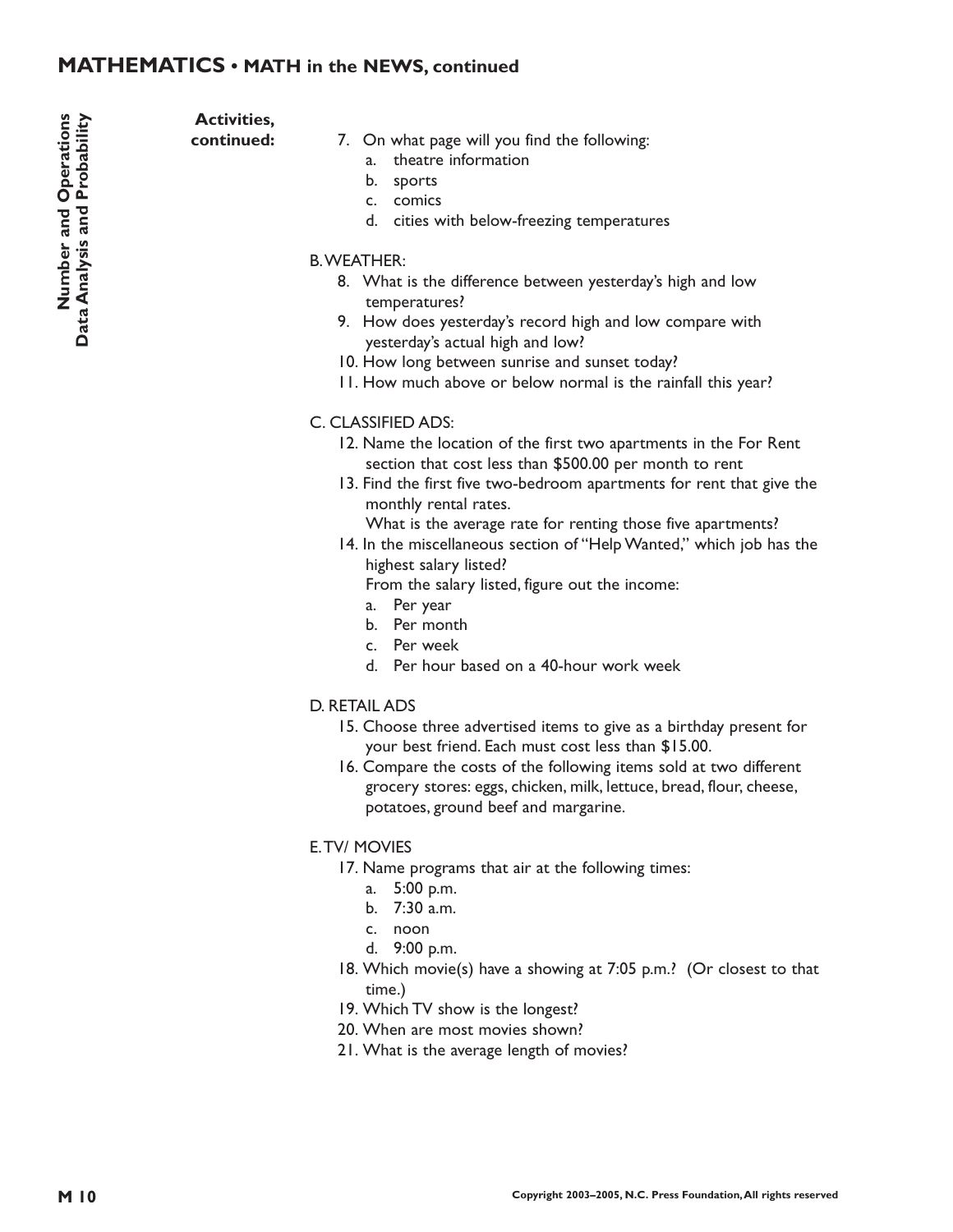### **MATHEMATICS • MATH in the NEWS, continued**

**Activities,**

F. STOCK MARKET **continued:**

- 22. Locate the first five companies that record losses on the stock market.
- 23. Locate the first five companies that record gains on the stock market.
- G. SPORTS
	- 24. Which sports team in the news lost by the largest margin? 25. Which individual players scored the most points for their teams?
- H. OTHER
	- 26. Read the first recipe in today's newspaper. How many people does it serve? If you doubled the recipe, how would it read?

Write math word problems based on the information in the newspaper. Exchange with a partner and solve the problem.\*

\*Cook, 1979

#### **MATHEMATICS • COMPARING ATTRIBUTES**

Goal: To compare attributes using appropriate vocabulary.

- Preparation: Provide newspapers and scissors, paper and glue if desired. Introduce terms that are used in comparisons such as same, different from, more than, less than, half as much as, fewer, more, most, minimum, maximum, bigger, biggest and average as well as words describing color, weight, height, length, texture and size.
	- **Activities:** Have students hunt newspapers for examples of comparative terms. Younger students can classify objects by cutting them out and gluing them together in groups to represent similar attributes. For example, all boys and men or girls and women should be grouped together. Objects can be grouped by category, color or specified model. Use each opportunity to reinforce the term and meaning of the term "set." Some examples include:
		- 1. Choose a set of items having the same number of sides.
		- 2. Choose a set of items having the same shape or color.
		- 3. Choose a set of items that are long or short, small or large.

Older students should be challenged to put items in a specific order. Ask students to cut out a set of no more than four items from the newspaper. Have them place the objects in order in any of the following ways:

- 1. Largest to smallest, in the photo and in real life
- 2. Least to most expensive
- 3. Least to most necessary
- 4. Most to least desirable
- 5. Most to least popular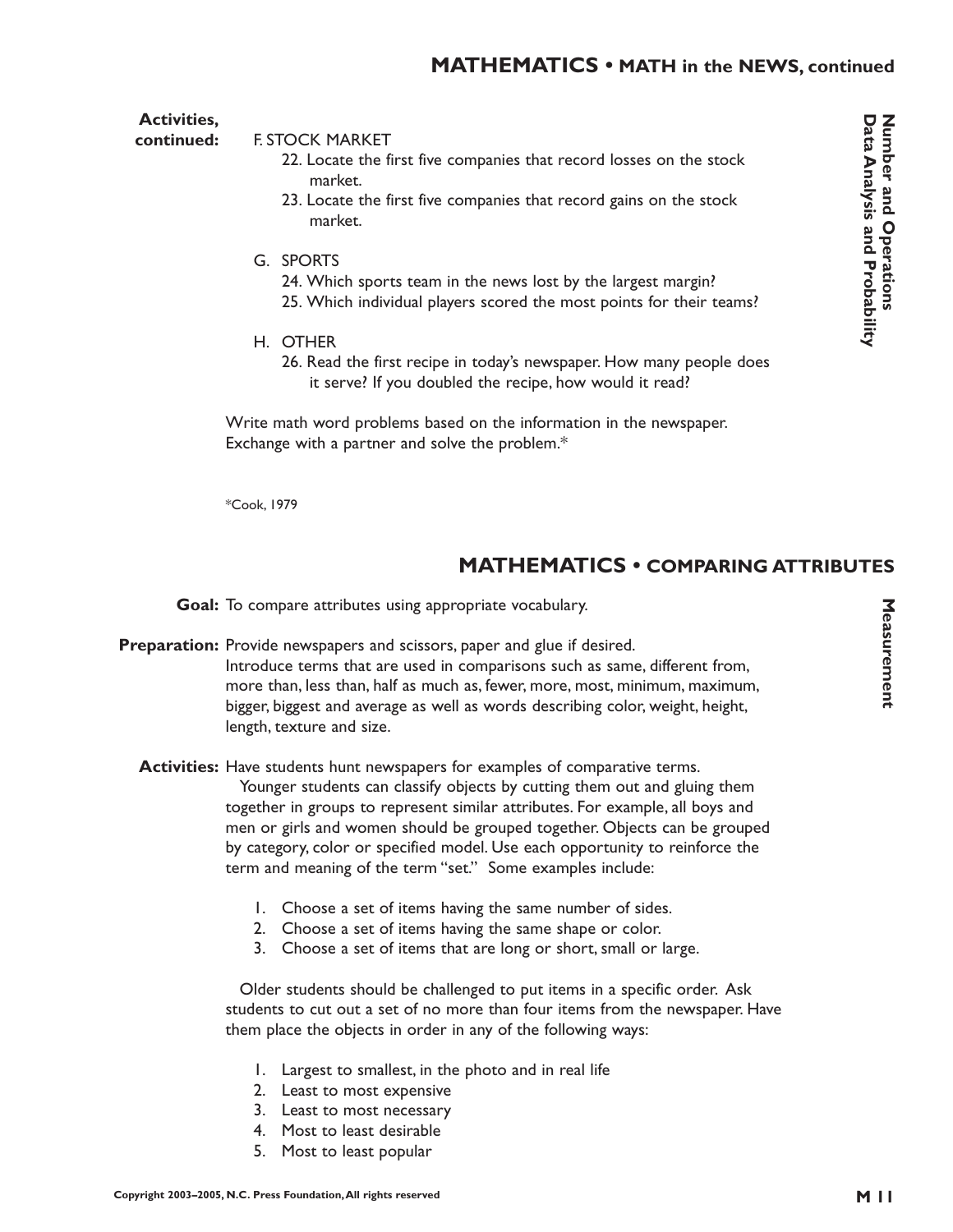## **MATHEMATICS • CALENDAR CONCEPTS**

- Goals: To recognize concepts of calendar time. To solve problems involving applications of time (clock and calendar).
- Preparation: Provide sections of the newspaper that contain dates and other references to calendar language and time. If needed, highlight examples and identify context clues that aid students in their efforts to identify numbers that refer to time. Examples of context clues are a.m. and p.m., the colon used to separate the hour and minutes, the names of the months and days of the week, etc.
	- Activities: Students should go through the newspaper and locate all references to calendars and time. Create a class chart of calendar and time words and representations from the newspaper. Have younger students work individually or in groups to create a clock or calendar using the representations they find. Locate references to any dates located in the newspaper and order them sequentially. Locate any references to dates in history and make a time line or history book with them.

## **MATHEMATICS • TV TIME**

Goals: To tell time to the hour and half hour and various intervals. To solve problems dealing with elapsed time.

Preparation: Provide sections of the newspaper that provide the television schedules. Movie listings and sports schedules can also be used for a variation of scheduling activities.

Make available the student worksheet M 12-8.

**Activities:** Have students select from the TV schedule the programs that they like to watch during their free time. Ask them to list the programs in order of preference and the times and channels.They should check to make sure that programs don't overlap and should consider whether they chose to watch too much television. Have students calculate the total amount of time they are planning to watch television and then cut the amount of time in half or to one hour and revise their selections.

> Younger students should practice reading TV schedules by finding the time and channel for their favorite program(s). Have students highlight the name of the program and time and channel. Provide the graphic organizer M 12-8.

## **MATHEMATICS • PROBLEM-SOLVING TIME**

Goal: To solve problems dealing with elapsed time.

Preparation: Provide sections of the newspaper that contain references to time. Have students find references to time on the front or sports page, in ads and throughout the newspaper.The entertainment section has many references to time.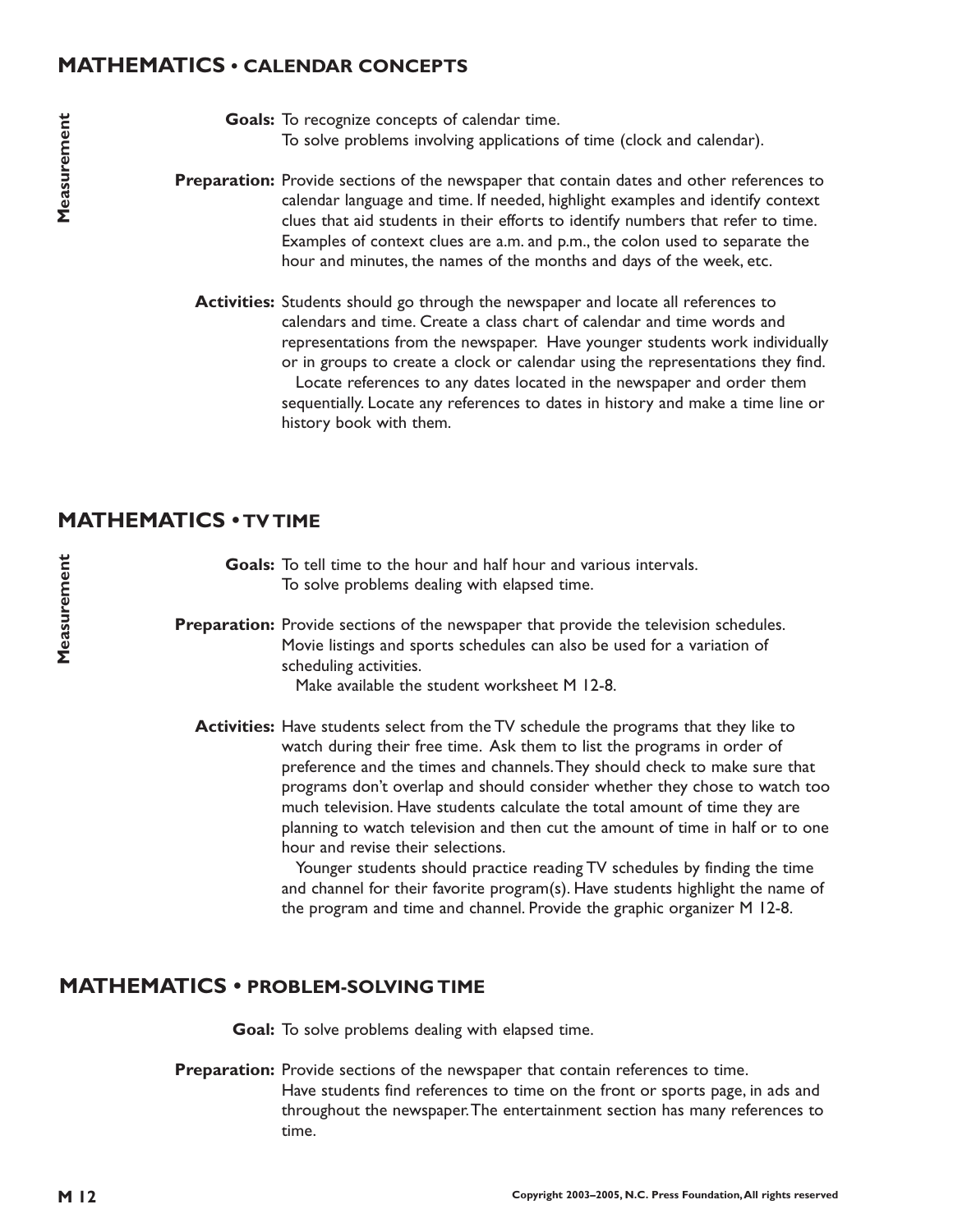## **MATHEMATICS • PROBLEM-SOLVING TIME, continued**

Develop activities that require students to add and subtract time. Directions follow:

- 1. Look in the weather pages for the time of sunrise and sunset. Subtract to find out the number of daylight hours for the day. Also, use tide tables if those run in the weather section to figure out when high and low tide occur at several coastal cities. Subtract to find out the amount of time between high and low tide.
- 2. Use information in ads to figure out how long stores are open daily and during special sales.When airline schedules run in the newspaper, subtract and find out the amount of time involved to travel from one city to another.Take time zones into account.
- 3. Recipes also have time references. Estimate the amount of time required to prepare a dish. Explain your estimate using information given in the recipe. Calculate how the time changes if you prepare several batches of the recipe or cook several things to make a meal.
- 4. Expand on activities using the TV schedule. Identify programs that are one-half, one, two and three hours in length. List the programs, times and channels. Classify programs by type such as situation comedies, soap operas, news and sporting events. Figure out the amount of time scheduled for each type.

## **MATHEMATICS • RECIPE REWRITE**

- Goals: To solve problems using measurement concepts using appropriate units. To deal with concepts of capacity, temperature and time.
- Preparation: Provide food sections. Identify and have students identify foods that are appealing. Make available the student worksheet M 13-9.
	- **Activities:** Have students double recipes and/or cut them in half.They should write the recipes including the changes. Choose short recipes that have few fractions to make that easier.

Have older students pretend that they are on vacation at a place that has a limited number of cooking utensils. They have one teaspoon, a cup measuring  $\frac{3\sqrt{3}}{2}$ cup and a mixing bowl and spoon. Have them rewrite a recipe from the newspaper to fit the instruments that are available. For example, if 1½ cups of flour are called for, then it should be rewritten to read two  $\mathrm{\%}$  cups of flour.

In addition, have students identify time references in recipes and calculate the time spent cooking, baking, stirring, blending or mixing.To extend the learning, have students locate temperatures.

Select a special occasion recipe such as a heart-shaped cake for Valentine's Day. Have students use the grocery ads to figure out how much it costs to prepare that recipe.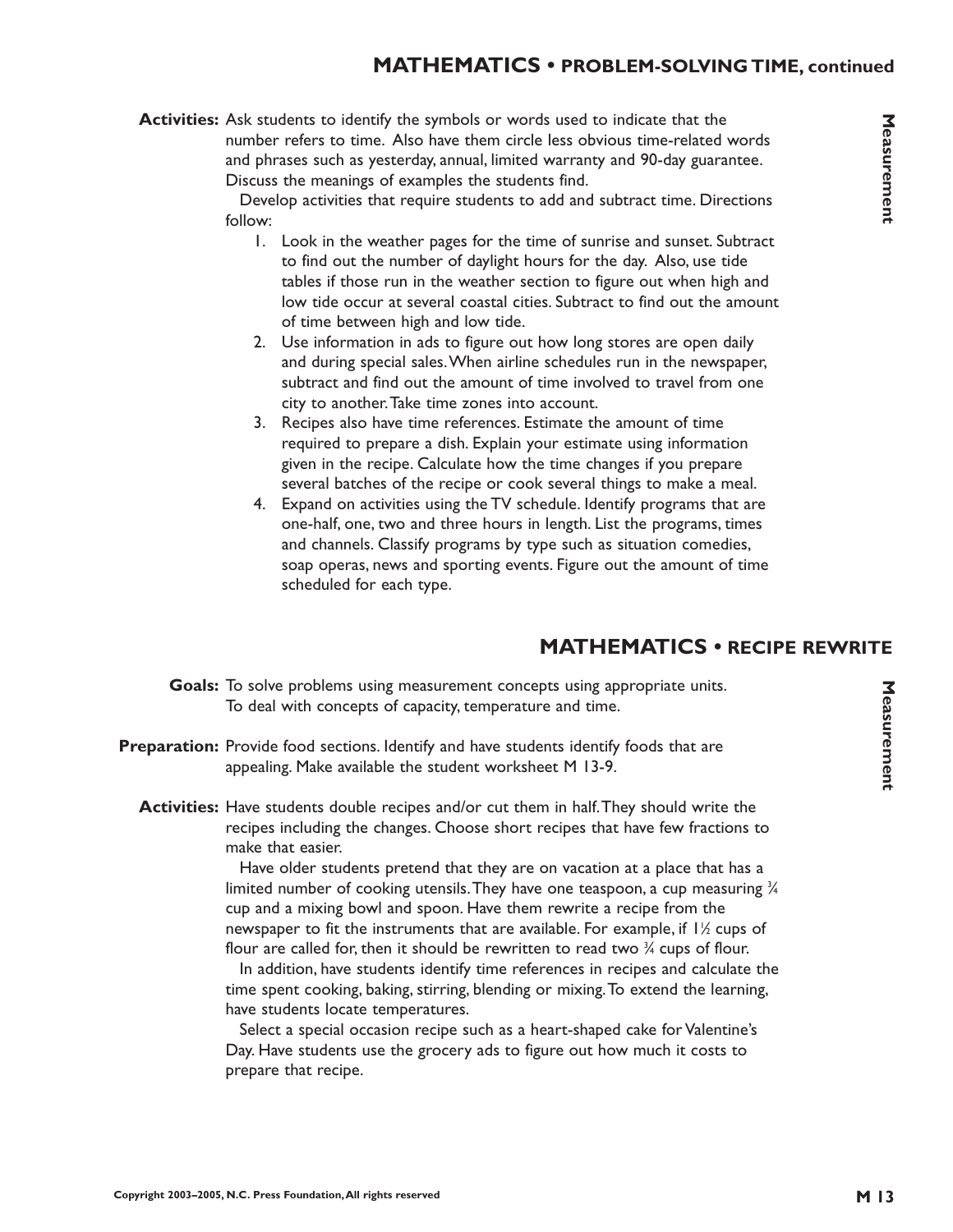#### **MATHEMATICS • RECIPE REWRITE, continued**

**Activities,**

**continued:**

Students should also compare ingredients in recipes. Ask:Which calls for more salt, sugar, eggs, oil, flour and seasoning? What is the total required if two recipes are prepared?

Provide the graphic organizer M 13-9.

## **MATHEMATICS •WEATHER MAP MATH**

Goals: To solve problems dealing with temperature. To collect, organize, analyze,and display data to solve problems.

Preparation: Provide sections of the newspaper that include weather information.

**Activities:** Point out the variety of information in the special section devoted to the weather. In addition to the temperatures and levels of precipitation, the weather page gives tide tables and times for sunrise and sunset. Ask students to read and interpret weather charts and graphs. Below is a list of possible questions:

- 1. What is the high and low temperature predicted for today? What is the difference between the two?
- 2. What is the record high and low for today? How does it compare with the high and low predicted for today?
- 3. What is the expected high and low in several major cities such as Atlanta, Chicago, New York, Los Angeles and Washington? Where is the difference between high and low the greatest? What are the highest and lowest temperatures predicted? Where are those predicted? What temperatures are most like the temperatures where you live?
- 4. What time does the sun rise and set? How many daylight hours will there be?
- 5. What is the precipitation level for this month? this year? Are those below or above normal levels? by how much?
- 6. What is the time for high and low tide in North Carolina coastal cities? How long between high and low tide?

Discuss related questions such as:What impact does weather have on daily life? Why?

Measurement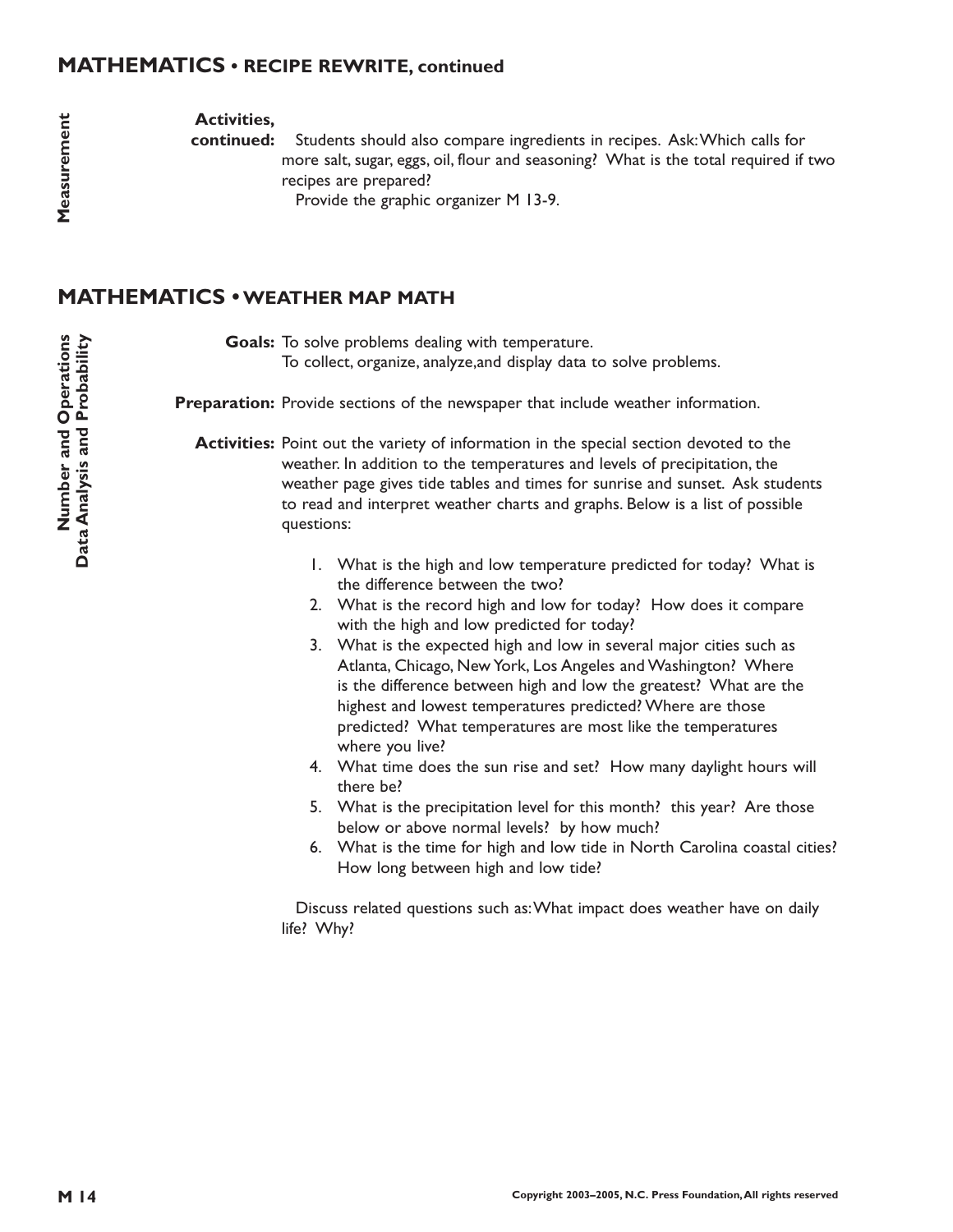Goal: To estimate and measure length, width, perimeter and area.

Preparation: Provide a page from the newspaper and a ruler.

**Activities:** Ask the students to measure the length and width of the following. Ask them to calculate perimeter and area of the shapes that permit such measurement.

> width of a column size of ads length of a story size of pictures

Use a ruler to determine the length, width, area and perimeter of the space used for each of the following on a given page:

ads photos

news captions (cutlines) comics headlines

Approximately 60 percent of every newspaper is devoted to advertising. See if this is true by measuring sections of the newspaper. Repeat this activity.

#### **MATHEMATICS • INDIRECT MEASUREMENT**

Goal: To apply and use concepts of indirect measurement.

- Preparation: Provide newspapers and scissors but no measuring tools until the very end of an activity.
	- **Activities:** Have students look in the newspaper to analyze the size of the graphics. Give them a few minutes to look through the paper and then have everyone select one picture and write down the name of the object and its page number.Then have them look through the paper and find another object they believe is the same size. Once they believe they have found one, have them cut both objects out and compare their measurements.

Have students work in pairs. Students should go through the newspaper, cut out an object and show it to their partner and then hide it from view.Then partners should go through their own newspaper to find an object (but NOT the very same one!) that is the same size. Compare the two objects for accuracy.

Ask students to go through the paper and cut out pictures or advertising sections of specific measurements or requirements WITHOUT the use of a ruler. For example:

- 1. Cut out something that is taller than five inches
- 2. Cut out something that is twice as long as it is wide
- 3. Cut out something that is smaller than two inches

After the activity, have students measure for comparison and accuracy.

Measurement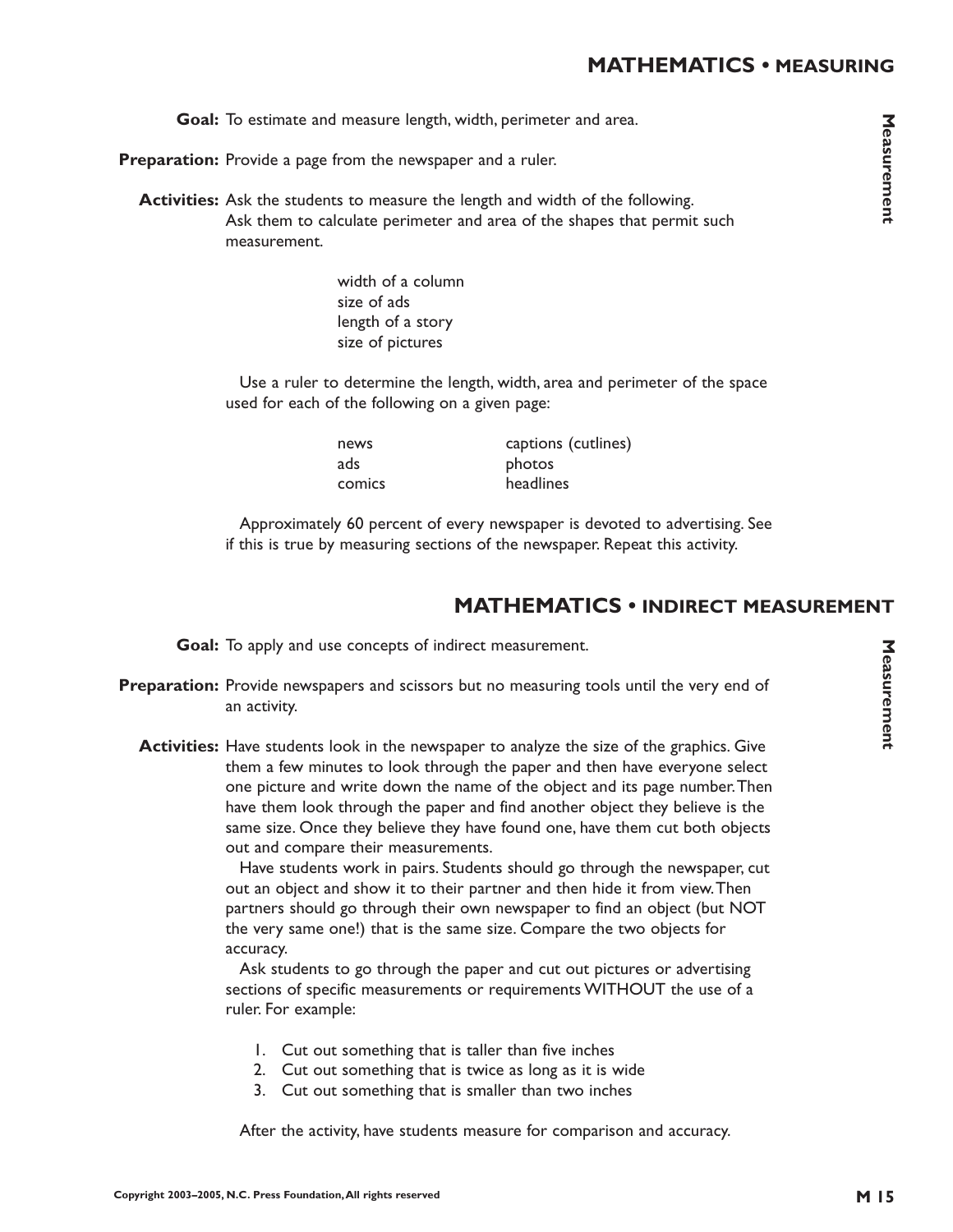#### **MATHEMATICS • SPATIAL SENSE with SHAPES**

- Goals: To identify geometric shapes and concepts. To model and use directional and positional vocabulary.
	- To complete simple spatial visualization tasks.
- **Preparation:** Provide sections of the newspaper that have photographs and ads. Provide markers. Prepare directions that will allow students to apply math-related terminology.
	- **Activities:** Use the following list of words and examples to guide directions.

| above   | circle    | inside | low     | over          | smaller   |
|---------|-----------|--------|---------|---------------|-----------|
| after   | different | ioin   | match   | parallelogram | sphere    |
| alike   | down      | larger | more    | rectangle     | square    |
| around  | enough    | last   | near    | same          | trapezoid |
| before  | far       | less   | next    | separate      | triangle  |
| below   | heavier   | line   | none    | shape         |           |
| between | high      | longer | outside | shorter       |           |

Sample Directions:

- 1. Place an X near the boy in the photograph.
- 2. Circle the larger object in the cartoon.
- 3. Draw a line around, between, under or outside the hamburger in the ad.

## **MATHEMATICS • SHAPE CREATIONS**

Goals: To identify and compare shapes.

To use appropriate vocabulary to compare, describe and classify figures. To solve problems involving geometric figures.

Preparation: Provide copies of newspapers, crayons, scissors, glue and paper.

**Activities:** Have students locate and outline in different colors the shapes of triangles, squares, circles and rectangles from newspapers.Younger students should search in the newspaper for shapes and cut them out. Shapes can be classified and glued to charts or made into Shape Books.

> Students should also cut out various shapes and use them to create a given shape or picture.That can be done as a collage and each shape labeled by name. Students should be encouraged to create symmetrical or congruent figures as appropriate.

> Ask students to cut out triangles, squares, circles and rectangles from the newspaper.They should sort them according to characteristics of shapes, such as has three lines and three corners, has no corners, has four sides. Identify objects in the environment that have the same shape as the shapes cut from the newspaper.

Have students locate an advertisement that shows a variety of items. Identify the shapes in the ad.

**Geometry**

Geometry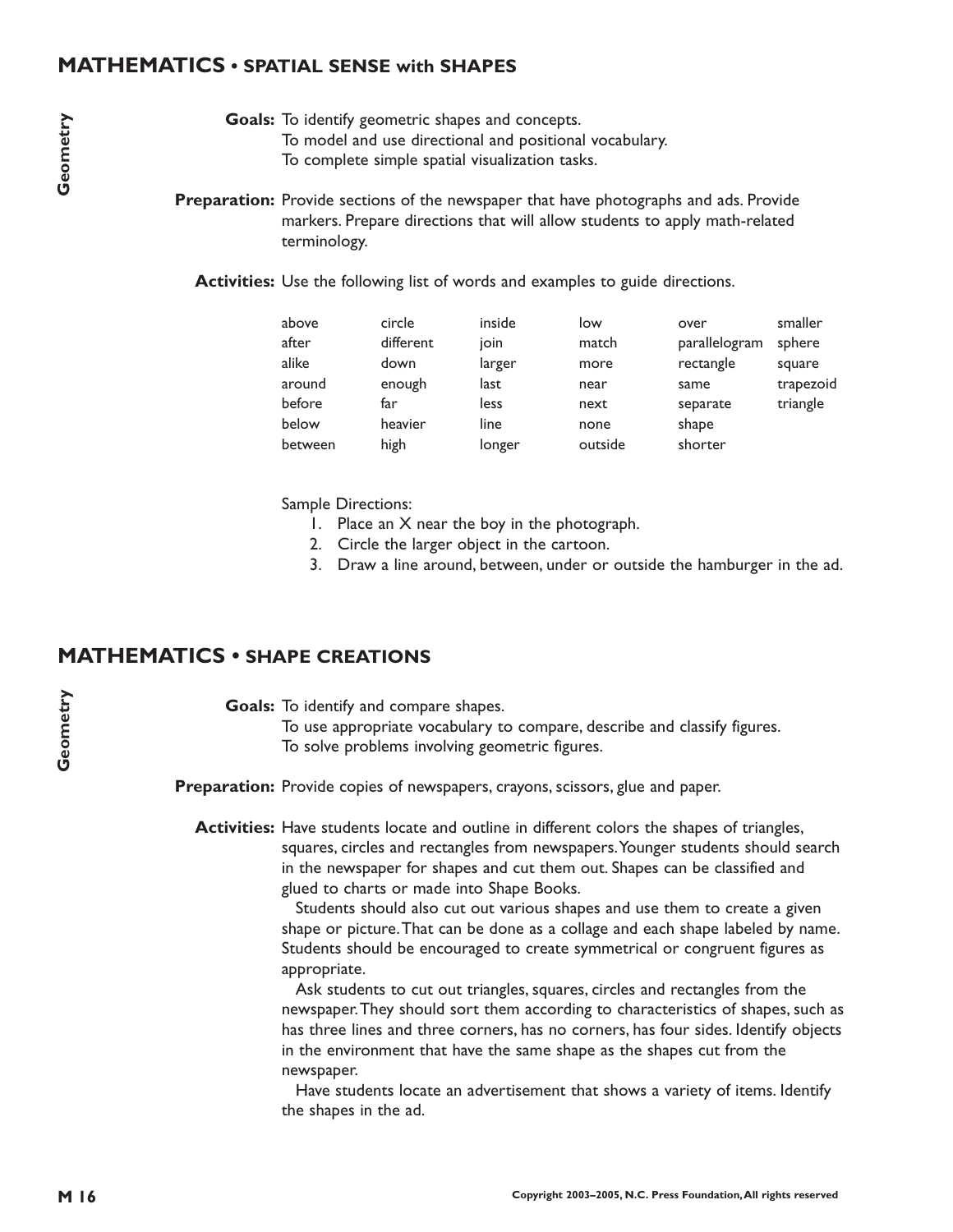### **MATHEMATICS • SHAPE CREATIONS, continued**

#### **Activities,**

Ask students to draw shapes on pages in the newspaper and vary the sizes. They should describe what falls in each shape. Older students can determine the lengths of the sides and diagonals as well as the measurements of the angles in their shapes. **continued:**

> Have students cut out shapes and manipulate them to perform transformations. Provide grid paper and have them trace their cutouts, then perform transformations and trace those. Have students describe their transformations. Students can work with reflections and rotations in the same manner as appropriate.

Students can increase geometric vocabulary by creating an ad in which shapes are advertised. Assign students to create ads for different types of shapes in which their attributes must be defined using appropriate vocabulary to compare, classify and/or describe the figures.

## **MATHEMATICS • ATTRIBUTE ANALYSIS**

Goal: To describe the change in attributes as figures are cut and rearranged.

- Preparation: Provide students with newspapers, scissors and markers or crayons. Make available the student worksheet M 17-10.
	- **Activities:** Instruct students to draw a series of shapes on a page of newspaper and cut shapes out. Have them describe the attributes of each of their shapes individually.Then students should combine shapes as a puzzle to create new figures. Each time they create a new figure they should describe the attributes of the new figure and compare the changes. Figures can be rearranged in a variety of ways.That would make an excellent paired learning or small group activity.

Another approach is to have students use a square of newspaper that is ten inches by ten inches.They should fold and cut to create a set of tangrams. Discuss the relationship of the pieces to the whole and to each other. Have students use the pieces to create shapes and pictures and describe their attributes. Compare the changes as the tangram pieces are rearranged to make new pictures. Provide the drawing of a tangram on M 17-10.

## **MATHEMATICS • COORDINATES in the NEWS**

Goals: To use the coordinate system to solve problems. To identify points using the coordinate system. To use the coordinate system to describe position.

**Preparation:** Provide students with yardsticks, ruler and markers and model how they can use their ruler to draw a coordinate grid in the newspaper.

Geometry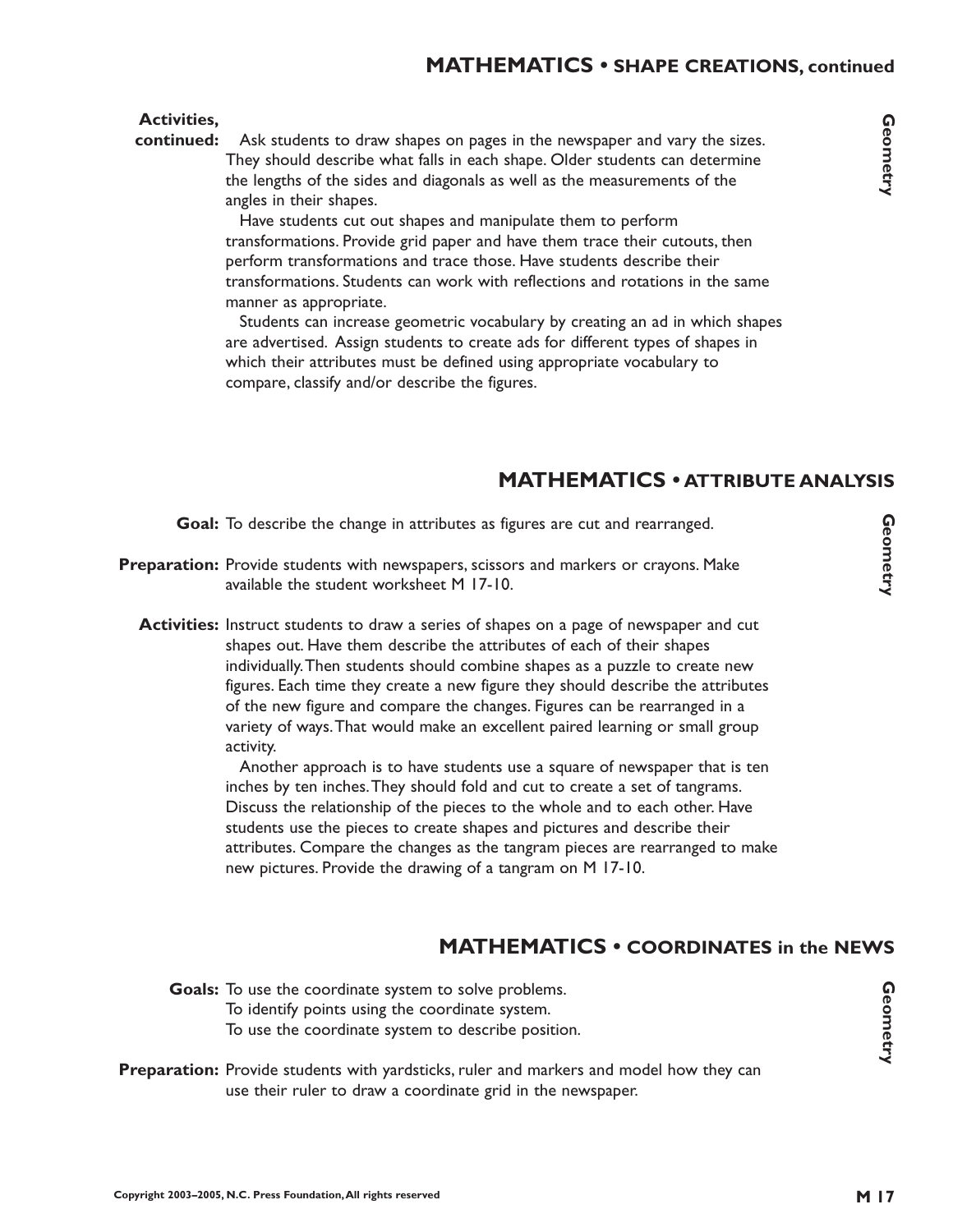## **MATHEMATICS • COORDINATES in the NEWS**

Activities: After students draw a coordinate, have them complete the following:

- 1. Label your newspaper coordinate grid using letters and numbers appropriately.
- 2. Circle ten items on the newspaper page and, for each one, give the correct coordinates for the location of the item.
- 3. Make certain marks (such as a star or a red circle) in certain coordinates on your newspaper grid.
- 4. Analyze the structure of a page of the Classified ads and compare the structure to that of a coordinate plane or a graph. Use the same techniques as above to locate and identify positions on the Classified ads page.

## **MATHEMATICS • GEOMETRY SCAVENGER HUNT**

Goals: To use appropriate vocabulary to compare, describe and classify figures. To describe positions of lines using concepts of parallelism and perpendicularity. To use scaling and reasoning to solve problems related to similar polygons. To identify, describe and draw from various views.

**Preparation:** After introducing information about geometric shapes and concepts, have students test their understanding by finding examples in newspapers and by taking measurements to classify them. Have them circle, cut out and paste on paper or display on bulletin boards all the shapes they find.You may also want to provide the Geometry Scavenger Hunt worksheet M 18-11.

**Activities:** To test student understanding of geometric shapes and concepts, have students find examples in newspapers and cut out and display shapes they find. Or use a scavenger hunt with time limits to locate shapes such as the ones listed below:

a. two circles

- f. two obtuse angles
- g. two ray lines, line segments
- b. three rectangles c. one parallelogram
- d. two acute angles
- e. two examples of parallel lines
- h. three quadrilaterals
- i. four right angles

Students can also be asked to find other geometric objects such as:

| triangles           | acute angles  | cylinders         |
|---------------------|---------------|-------------------|
| perpendicular lines | squares       | right angles      |
| skew line           | semi-circles  | parallel lines    |
| intersecting lines  | obtuse angles | spherical objects |
| circles             | rectangles    |                   |

Discuss the geometry used in newspaper pictures of buildings, such as houses, churches and schools, and of construction, such as state highways, dams, bridges and archways and office buildings. Have them measure acute, right and obtuse angles.

**M** 18 **Ceometry**<br> **M** 2<br> **M** 2 Geometry **Geometry**

Geometry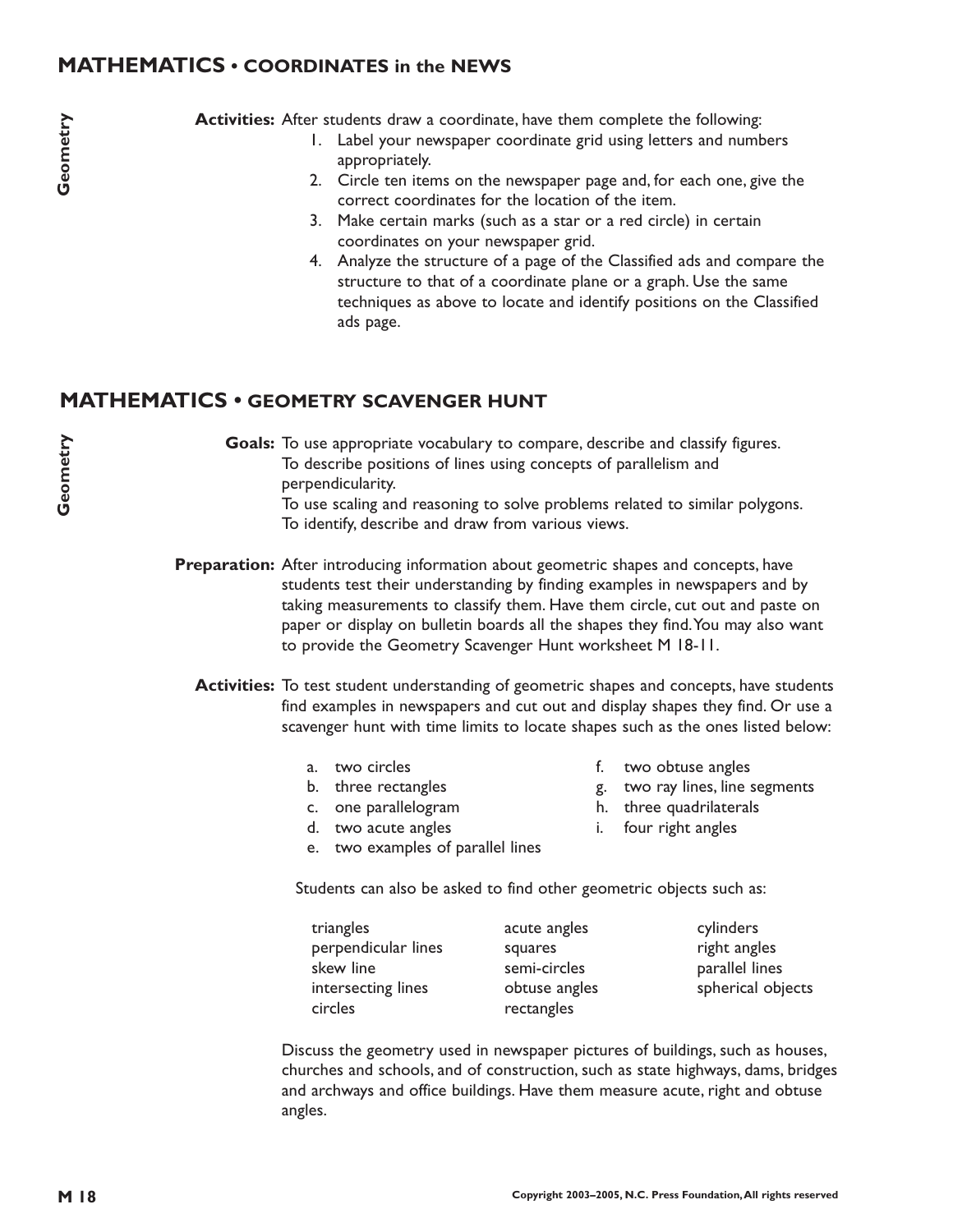## **MATHEMATICS • GEOMETRY SCAVENGER HUNT, continued**

#### **Activities,**

**continued:** Have students use house plans from the newspaper to measure and define angles, to determine perimeter and area and to figure out what portions of the house are devoted to the various living spaces such as bathroom, kitchen, foyer, garage, etc.

> Ask students to analyze house plans according to scale.Tell them to think of the house plans in terms of their three dimensional view and draw the house from a different perspective such as from the top, side, front or corner. Real estate ads often feature house plans.

## **MATHEMATICS • POLYGON PROBLEMS**

Goal: To solve problems involving the properties of polygons.

#### **Preparation:** Provide newspapers and instruments for making and measuring geometric shapes and angles. Describe the various angles:

- 1. right angle 90˚
- 2. acute angle less than 90˚
- 3. isosceles angle two congruent sides and angles
- 4. scalene angle no congruent sides or angles
- 5. equilateral angle three congruent sides and angles
- 6. obtuse angle more than 90˚
- **Activities:** Ask students to find examples of each type of polygon. Have them choose one and identify the vertex and/or identify the rays, which form the sides. Have them measure each angle of a triangle and compute the sum.

## **MATHEMATICS • CIRCULAR CALCULATIONS**

Goal: To identify the characteristics of circles.

- Preparation: Provide newspapers and instruments for making and measuring geometric shapes. Introduce the terms that explain the characteristics of a circle.
	- **Activities:** Have students find several circles of varying sizes in newspapers and construct the following: radius, diameter, center, chord, arc and tangent. Students can measure circumference as appropriate.

## **MATHEMATICS • ANGLE ANALYSIS**

Goal: To describe the relative position of lines using concepts of parallelism and perpendicularity. To identify and describe the intersection of figures in a plane.

**Geometry**

Geometry

Geometry<br>Geometry M 2 Geometry<br>Geometry M 2 Geometry

Geometry

**Geometry Geometry**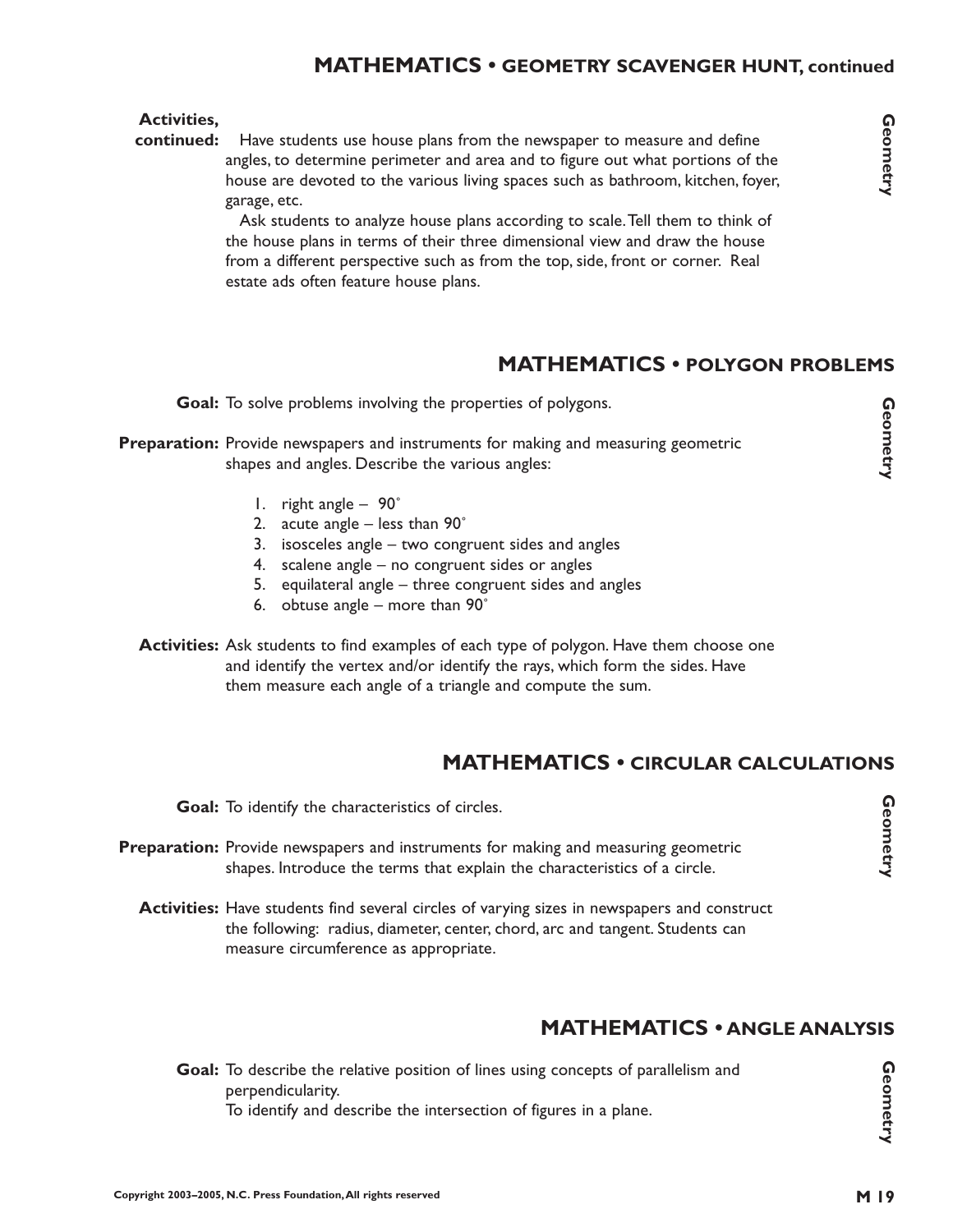## **MATHEMATICS • ANGLE ANALYSIS, continued**

Preparation: Provide newspapers and instruments to make and measure given geometric shapes.

Activities: Have students do the following:

- 1. Look through the newspaper and identify various lines. Describe each line in relation to its position to another line on the page.
- 2. Use a compass and straight edge to bisect an angle or line located in the newspaper.
- 3. Collect pairs of angles and pairs of lines whose measures satisfy the relations less than, equal to or greater than. Make a poster or book of the samples.
- 4. Find various figures in the newspaper and trace each line segment with a different color marker. Describe the intersections of the figures.

## **MATHEMATICS • DATA DESIGNS**

Goals: To collect, organize, describe and display data to solve problems. To use Venn Diagrams to display data.

Preparation: Provide newspapers, scissors, glue and paper or Venn diagram. Make available the student worksheet M 20-12.

Activities: Ask students to locate three different sets of data (for example, words, numbers and pictures) and organize the data into like sets. Students should cut examples of words, numbers and pictures out of the newspaper and glue them in groups or into their Venn diagrams as appropriate based on their attributes or characteristics. Provide the graphic organizer M 20-12.

## **MATHEMATICS • SPORTS ANALYSIS**

Goal: To collect, organize, describe and display data to solve problems.

Preparation: Provide sports pages and student worksheets M 20-13 and M 20-14. Identify sports that are in season and discuss details and rules of the game. Use questions to encourage students who are interested in sports to tell others what they know about each sport, including:

- 1. How long does a game or match last?
- 2. How are the points scored?
- 3. What are the penalties?
- 4. When is the sport in season?

#### **Activities:**

Ask students to locate the results of games and matches in the sports pages. Then have them list all the winning and losing scores and figure out the margins of victory. First, they should look for that information in scoreboards or box scores and then inside stories. Having student read and interpret box scores develops chart-reading skills. Provide the graphic organizer M 20-13.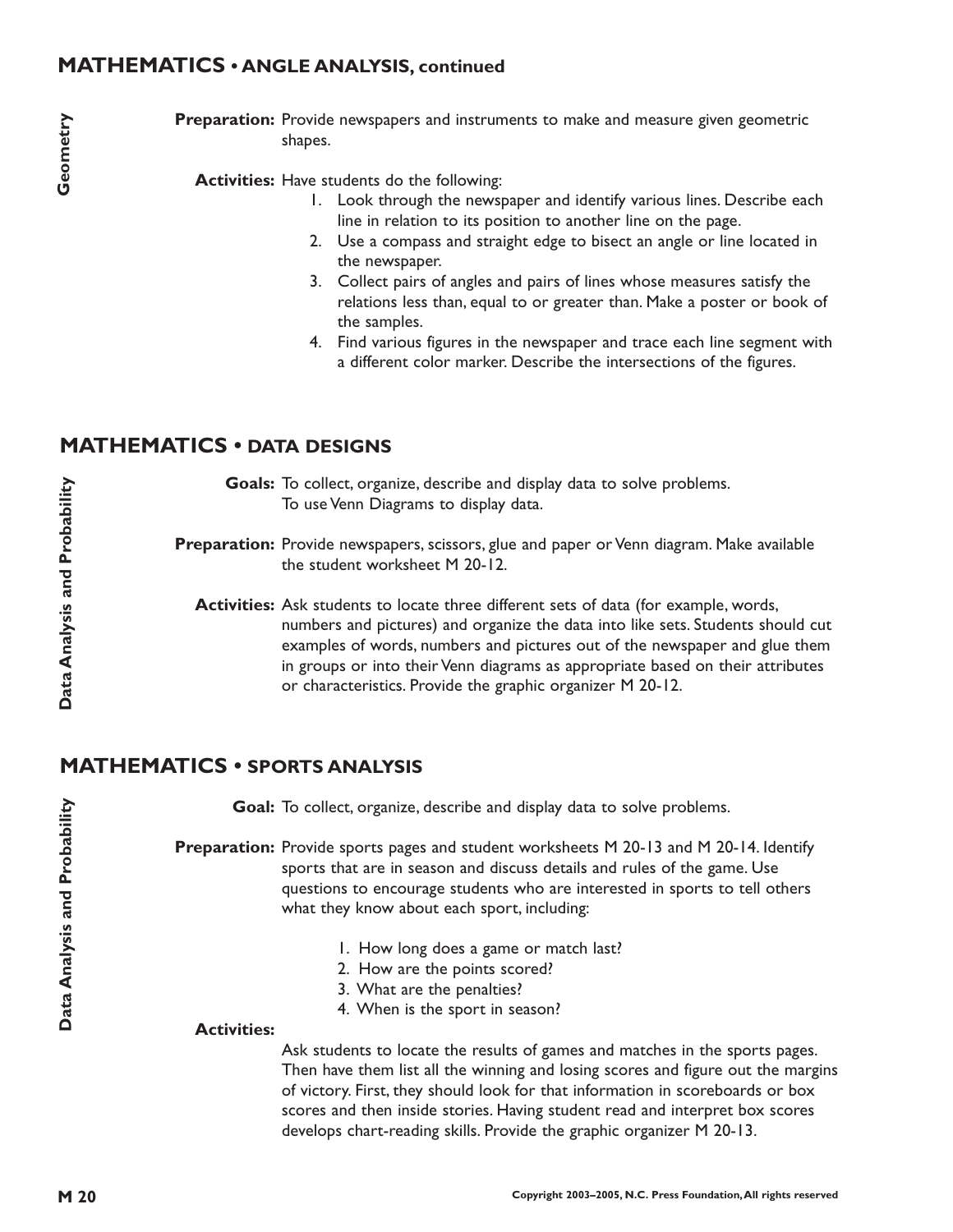#### **MATHEMATICS • SPORTS ANALYSIS, continued**

#### **Activities,**

continued: After discussing the sports scores in today's newspaper, write questions that are based on information from the articles. Because sports are seasonal and rules vary from sport to sport, questions must fit the particular sport being discussed. Sample questions about three major sports are given below:

FOOTBALL: Find information about professional football games.

Identify the quarterback for each team and ask questions about each:

- 1. How many passes were attempted? completed?
- 2. What percentage of attempts was completed?
- 3. How many yards were gained on the average for each completed pass?
- 4. How many yards were gained on average for each carry?

Identify running backs and ask similar questions such as:

- 1. How many yards were gained overall?
- 2. How many yards were gained per carry?

Detailed information about specific football games can be used to compare the performance of the teams involved. Ask questions:

- 1. Which team had more first downs? How many more? What percentage overall?
- 2. Which team gained more yards per carry? How many more?
- 3. Which team gained more yards passing? How many more?
- 4. Which team was more successful in returning kick-offs?
- 5. Which team had the fewest interceptions?
- 6. Which gave up more yards on penalties?

Mark out final scores and ask students to study the statistics about each game.They should figure out which team won. Have them check their answers in another of that day's newspaper. For collegiate and high school teams, check conference listings that record wins and losses in and out of the conference. Ask:

- 1. Whose overall record is worst? best?
- 2. What percentage of its games has this team won?
- 3. How do the in-conference and out-of-conference records compare?

Have students set up linear equations using football scores. Use the graphic organizer M 20-13 and the activity on linear equations on page M 27.

BASEBALL: Have students select a team and find the following information:

- 1. How many games has the team won or lost? What is the percentage won or lost?
- 2. How many games is the team back in the league or division (or conference, if high school or college baseball)?

BASKETBALL: Some abbreviations used in basketball statistics are given below. Have students select five players and find the following information about them: MP (minutes played) FG (field goals) FT (fouls thrown) R (rebounds) A (assists) TP (total points)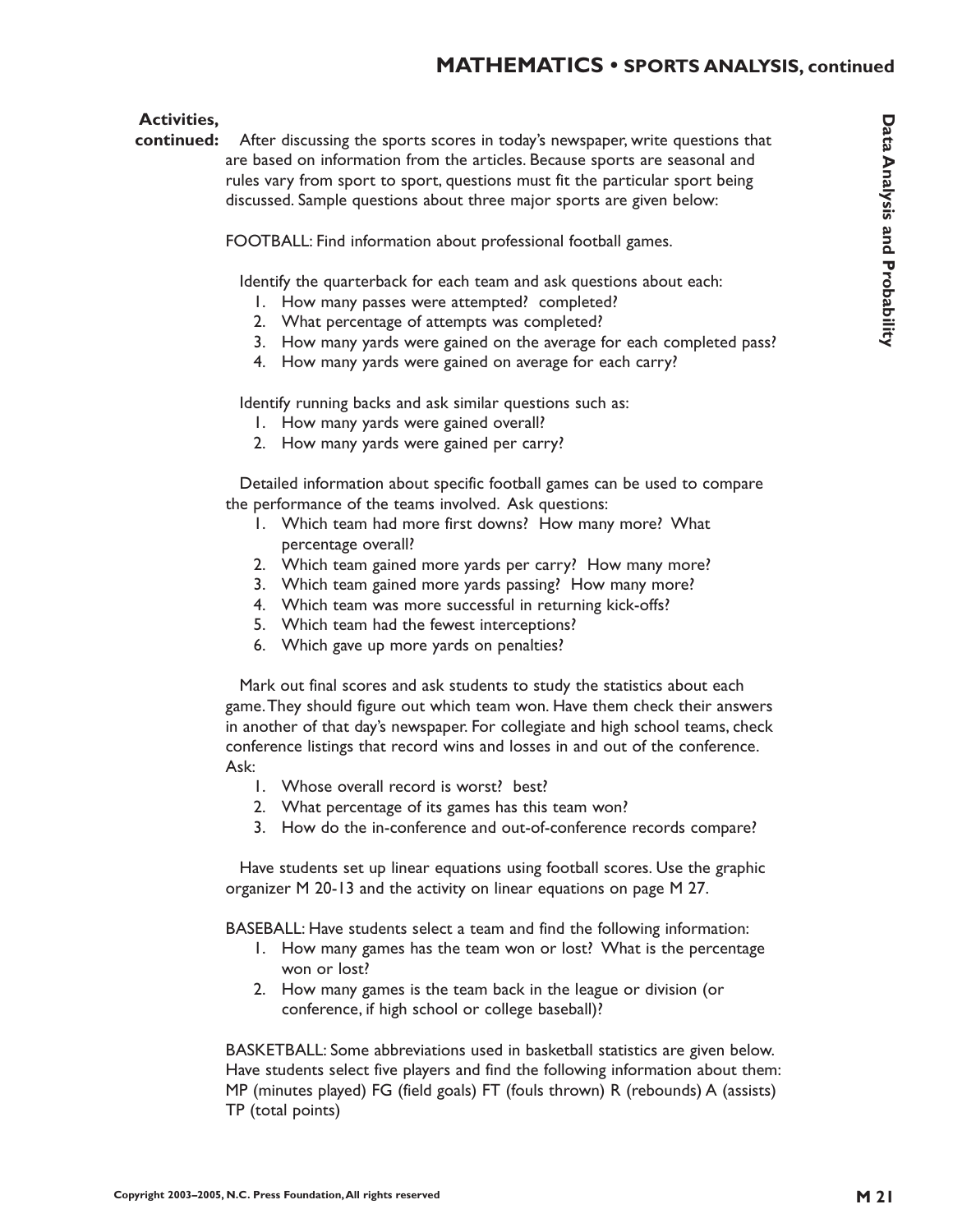#### **MATHEMATICS • SPORTS ANALYSIS, continued**

| <b>Activities,</b> | continued: Use the graphic organizer M 20-14. |           |           |  |    |
|--------------------|-----------------------------------------------|-----------|-----------|--|----|
|                    | Name:                                         | <b>MP</b> | FG FT R A |  | TP |
|                    | Ι.                                            |           |           |  |    |
|                    | 2.                                            |           |           |  |    |
|                    | 3.                                            |           |           |  |    |
|                    | 4.                                            |           |           |  |    |
|                    | 5.                                            |           |           |  |    |
|                    |                                               |           |           |  |    |

Ask the following questions about the chart:

- 1. Who played the longest?
- 2. Who scored the most field goals or free throws?
- 3. In categories other than scoring, who contributed the most?
- 4. What percentage of the total points did each player score?

Think of other questions that are appropriate for sports. Emphasize the differences among the sports.Tennis and golf often receive coverage and students may know very little of the vocabulary and scoring of those games. Words like love, birdie and eagle have very different meanings when applied to tennis and golf.

## **MATHEMATICS • CHARTING DATA**

Goals: To collect, organize, describe and display data to solve problems. To use a variety of types of charts and graphs.

Preparation: Provide newspapers and take advantage of opportunities offered to identify, make and interpret charts and graphs. Use newspaper examples to explain the function of graphs and charts (to present data in a form that makes understanding it quicker and easier.)

> Begin with an explanation of graphs and charts, such as:A graph shows how factors vary in relation to each other and present information in many forms. Characteristics and examples of several graphs are given below:

- 1. Bar graphs have bars that can be vertical and horizontal and are usually labeled by dates, time, or amount.
- 2. Line graphs use heavy lines to connect horizontal and vertical quantities. Points usually indicate amounts, dates and time periods.
- 3. Pictographs use symbols such as balls, cars or stick figures.The symbols are usually placed to the right of names, dates or time periods.
- 4. Circle graphs represent the whole amount. A wedge is designed to show a percentage of the entire amount.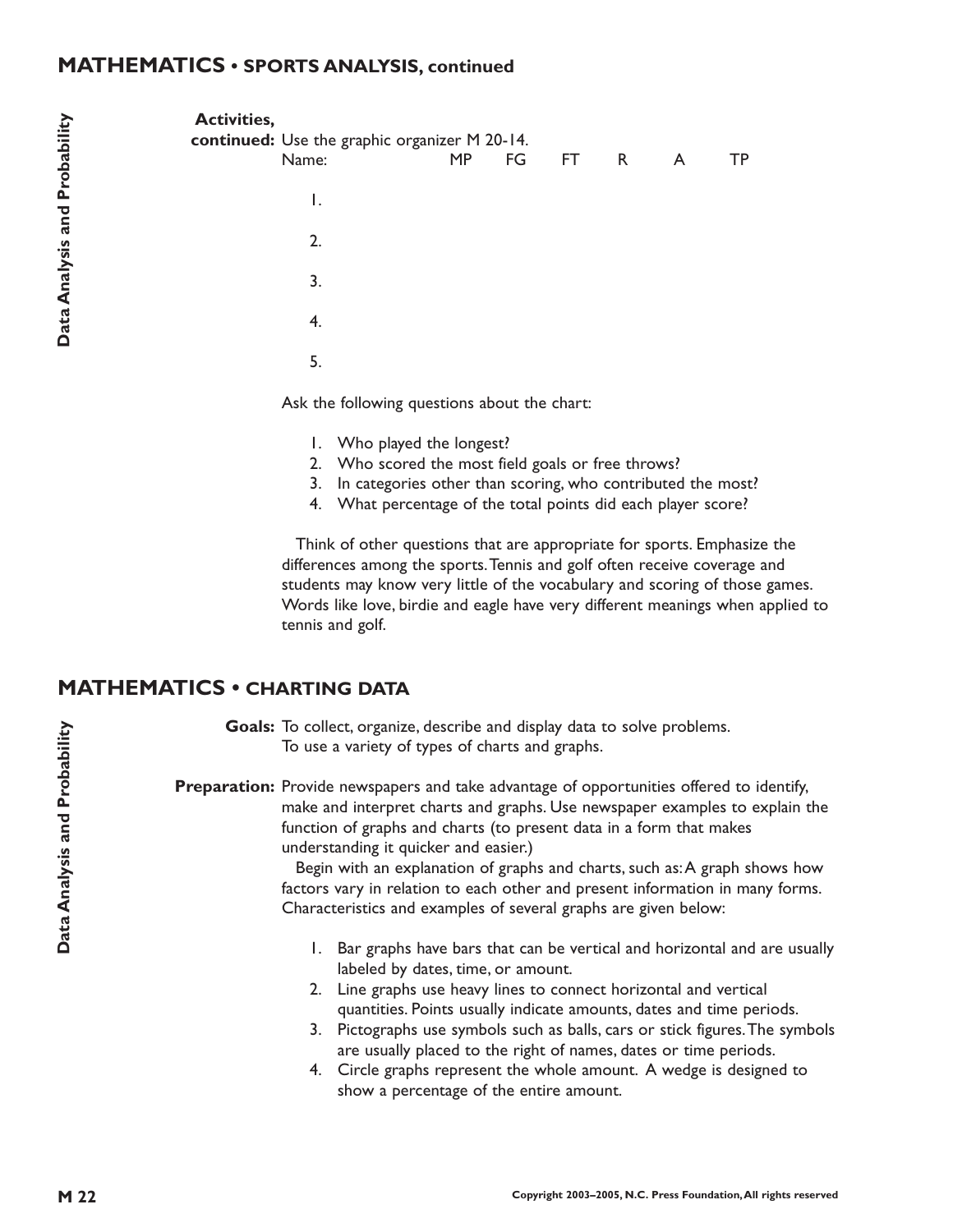#### **MATHEMATICS • CHARTING DATA, continued**

#### **Preparation,**

- "Chart" is a broader term that applies to diagrams, outlines, maps and tables. A chart does not have to show how variables relate to each other. For example, it can show the route of a spacecraft or track a hurricane. In the form of tables, newspapers routinely chart weather information, sports statistics and TV schedules. **continued:**
	- **Activities:** Have students locate a chart or graph in newspapers and try to write in paragraph form all of the information in it. Have them exchange papers and try to draw conclusions based on the information.Then have them look at the chart or graph. Ask:
		- 1. In the time allotted, were you able to write all of the information in the graph or chart into paragraphs?
		- 2. Were you able to draw conclusions based on the information other students gave you?
		- 3. Were you able to figure out more when given the actual graph or chart?

Proceed with activities that help students identify and interpret maps and graphs in newspapers. For example:

- 1. Collect and label graphs found in the newspaper such as bar, circle, etc. Compare the different types located and tell why each was used for a particular set of information.
- 2. Locate a graph in the newspaper. Interpret the data to a friend. Does your friend agree or disagree with your interpretation?

Next, have students use statistics in newspapers to make graphs and charts. For example:

- 1. Choose any of the items given below to construct a graph you find interesting: temperature changes, team or individual points, food price variations, corporate profits or auto sales.
- 2. Use the same set of information to construct another type of graph or chart. Determine which graph presents the information most clearly.

#### **MATHEMATICS • CHARTS and GRAPHS**

- Goals: To collect, organize, describe and display data to solve problems. To use a variety of types of charts and graphs.
- Preparation: Provide appropriate newspaper sections. Familiarize students with the meaning of graph and chart and their uses in newspapers. (See preceding activity.)
	- **Activities:** Assign student activities that require them to identify and interpret information in the newspaper and put it into a chart or graph.Vary the content and sections and give instructions as shown: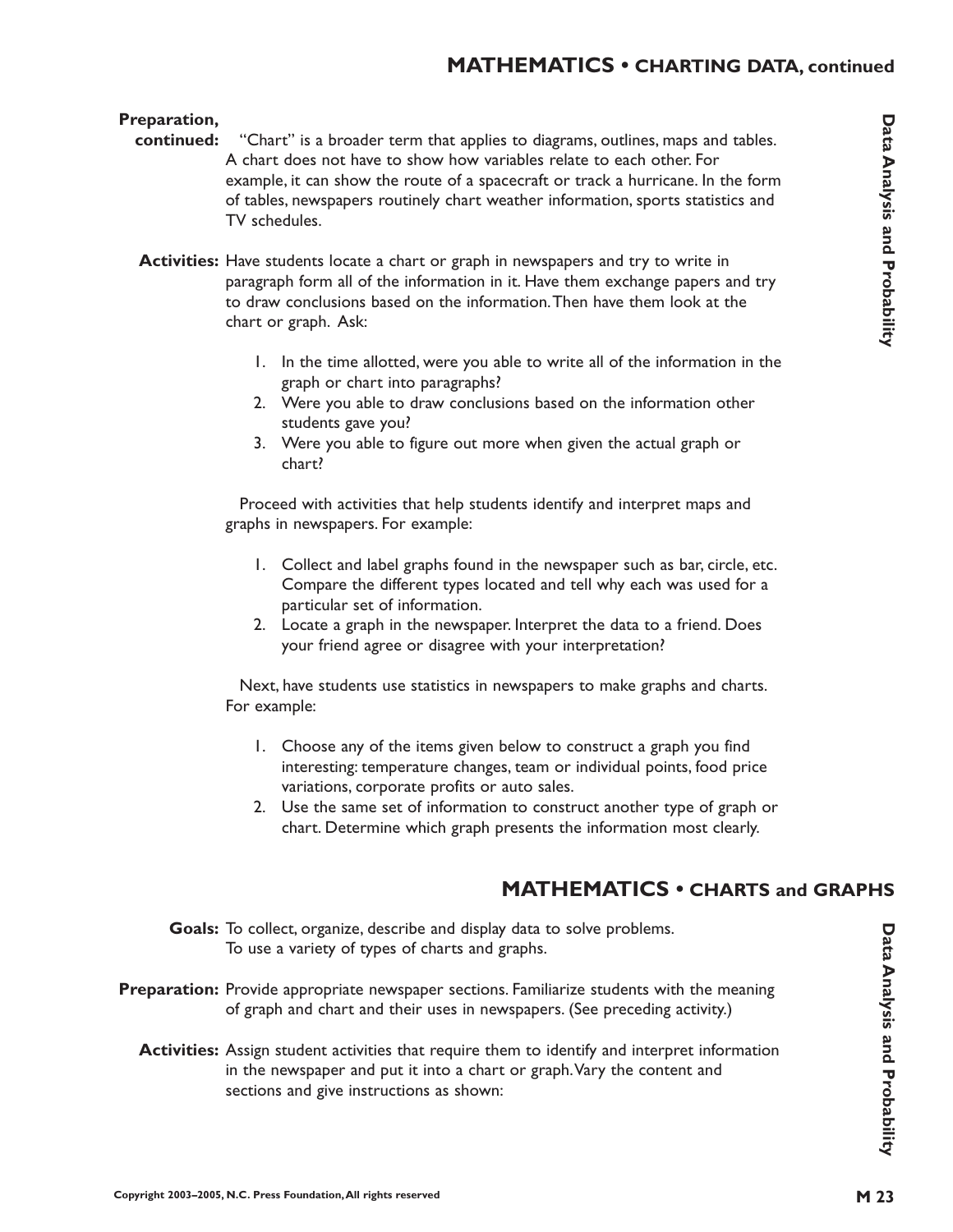#### **Activities,**

continued: WEATHER:

- 1. Make a graph of high temperatures in your area for a period of a week. Do the same with low temperatures.Which day had the greatest extreme in temperature? What was the difference?
- 2. Find the times for sunrise and sunset for a month. Make a broken-line graph that shows the changes.

#### RETAIL AND CLASSIFIED ADS:

- 1. Use the grocery ads to follow cost of selected foods over a period of a month.
	- Make a line graph to show changes in the cost of those items.
- 2. Select 10 two-bedroom apartments from the classified ads. Make a graph comparing monthly prices from all ten apartments.
	- a. Which apartment costs the most?
	- b. Are there special features, such as location, recreation areas or paid utilities which justify the additional cost? Can you create a chart detailing those features? Or try creating a decision-making grid that lists all features including costs and check all that apply.

#### STOCK MARKET:

- 1. Use information about the twelve most active stocks to construct a bar graph.
- 2. Construct a graph showing the "highs" and "lows" of one or two companies listed in the stock market reports.
- 3. Make a line graph charting the indexes on a day-to-day basis. (The Dow Jones index is based on the performance of 500 companies that tend to show what the economy is doing.)

#### OTHER:

- 1. Select articles from the newspaper containing percentage breakdowns of a whole body (such as population increases in geographic regions in the U.S. or percentage of agricultural exports grown in North Carolina) and ask students to construct circle graphs to show the information in the story.
- 2. Use the lists of births in the newspaper to chart the number of boys and girls born over a certain period. Chart the information on a pictograph, bar graph and a graph of your choice. Determine which graph best presents the information and why.
- 3. Categorize the television shows in the TV listings: humorous, educational, sports and information. Make a graph showing how many programs are being shown in each category.
- 4. Graph the number of points in a major game from the sports section.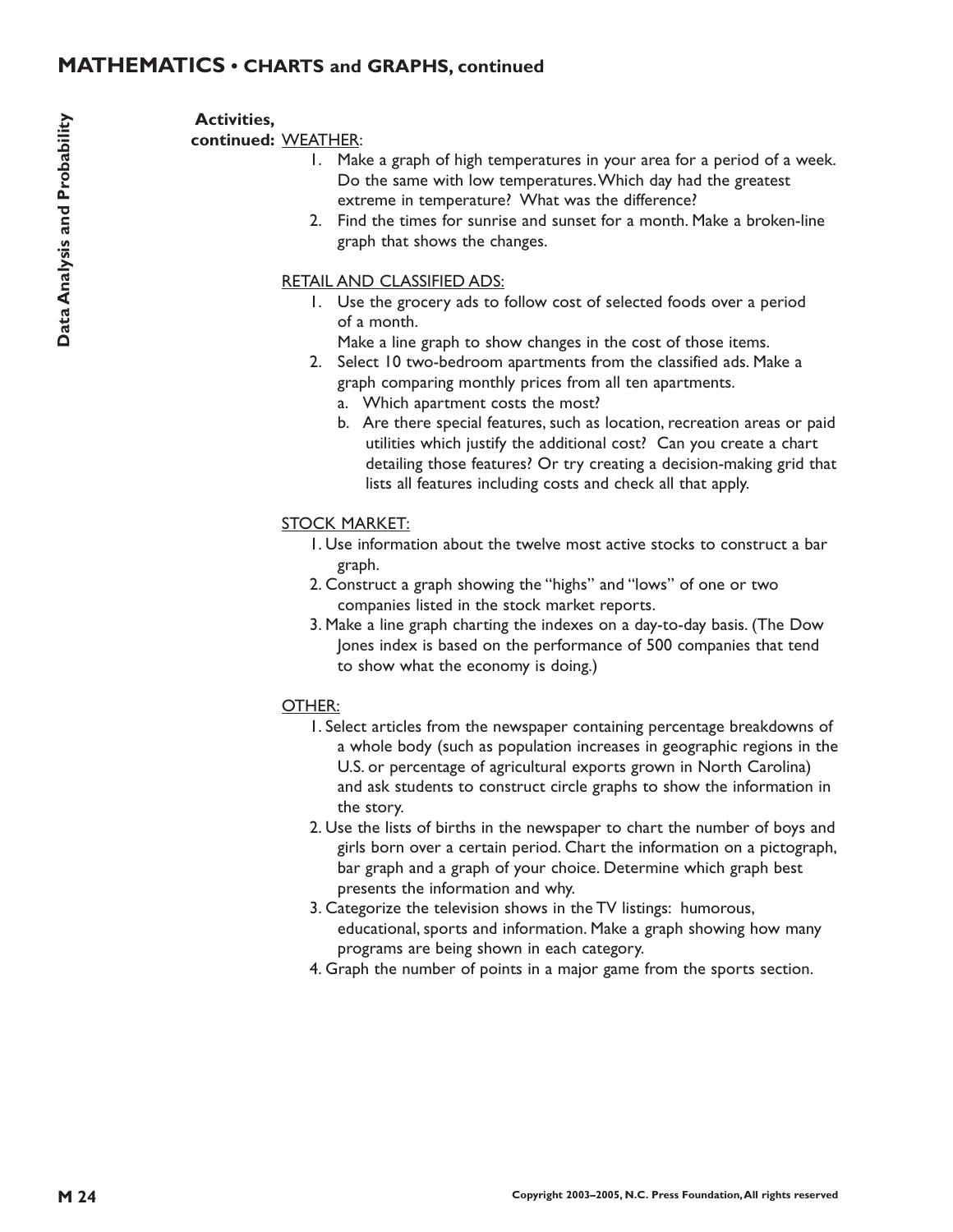- Goals: To describe events as certain, impossible, more or less likely to occur. To assess statements for elements of probability.
- Preparation: Provide appropriate newspaper sections. Discuss the concept of probability.

**Activities:** Ask students what they are likely to find in the newspaper.What kind of information is it probable to find in this type of text? What types of information/stories are they unlikely to find?

> Have students look in the newspaper for examples of predictions, such as weather forecasts, sports forecasts/predictions, etc. Have them discuss the probability of those analyses being correct.

Have students look for examples of statements that are probabilistic. Some examples might include:

- 1. Chances of rain are...
- 2. The likelihood is...
- 3. On the average...
- 4. The odds are...

Discuss the expressions that were located. Ask:What do they mean? Are the terms always used in mathematically correct ways?

# **MATHEMATICS • STATISTICALLY SPEAKING**

Goals: To locate statistical terms and vocabulary.

To identify misuses of statistical and numerical data.

To determine mean, median and mode.

To solve problems using data.

To design and conduct experiments or surveys to solve problems and report/analyze results.

Preparation: Provide newspapers. Discuss statistical terminology.

Activities: Choose from the following directions:

- 1. Search the newspaper for examples of statistical terms such as average and median.
- 2. Record all the numbers on the front page of the newspaper either in numeral or word form. Give the range. Compute the mean, median and mode.
- 3. Examine and analyze the statistics found on the sports pages. Use the sports data to perform a variety of calculations, as in the Sports Analysis Activity located on pages M 20 – M 22.
- 4. Analyze the newspaper to evaluate the use of statistical language for accuracy. See if you can locate any mistakes in pictorial representations of data.
- 5. Look for examples of advertisements that use sampling statistics, such as "Four out of five dentists recommend…" Discuss the choice of language and its impact on the reader.

Data Analysis and Probability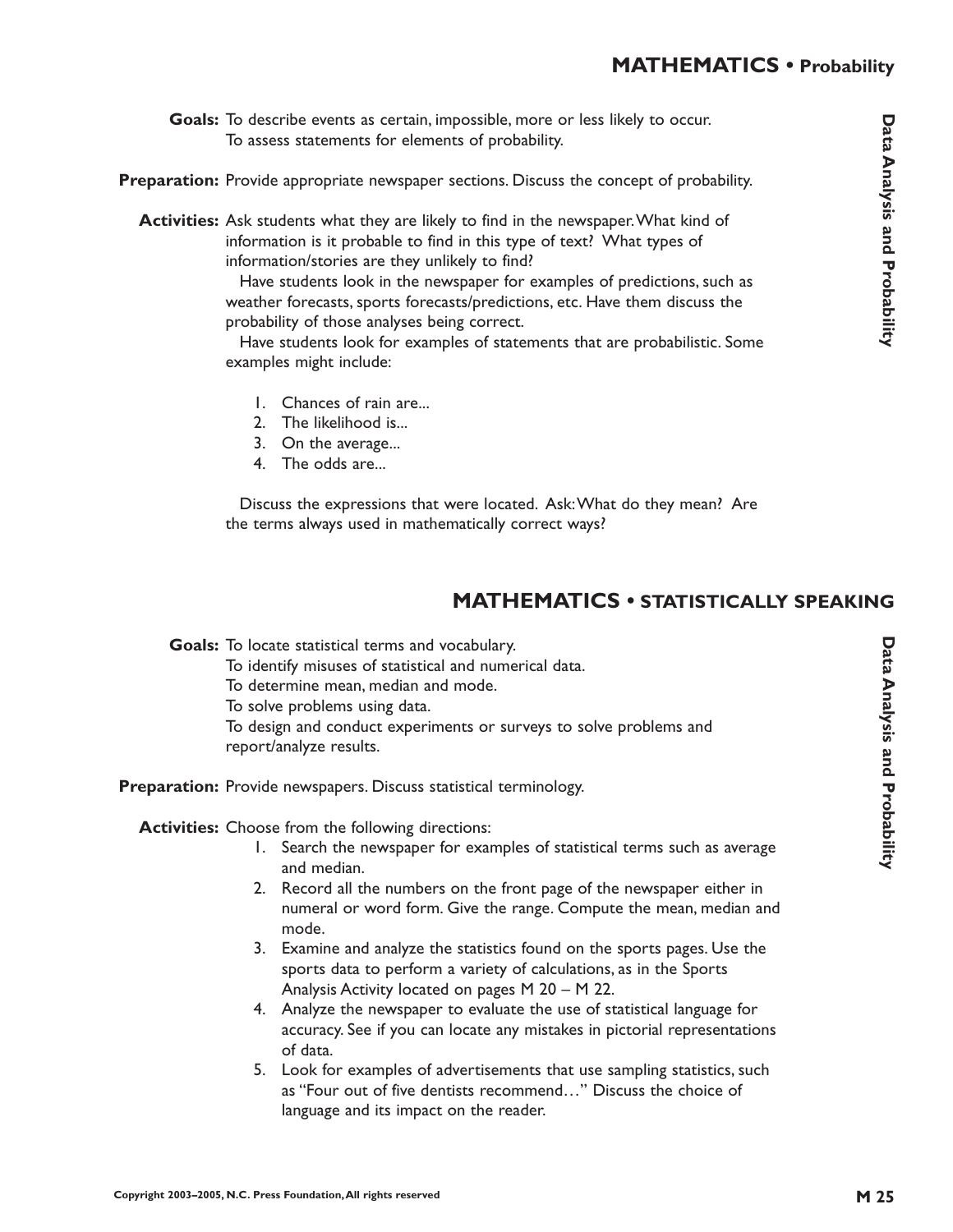#### **MATHEMATICS • STATISTICALLY SPEAKING, continued**

**Activities,**

**continued:**

- 6. Design and conduct an opinion survey of some kind.Tabulate the results and report them in a brief news story with accompanying graphs.The completed story and graph can be published in a classroom or school newspaper.
- 7. Survey 20 people to find out how thoroughly they read the newspaper each day or how often they read the newspaper. Consider using the questions provided in the Newspapering section, Lesson 2,About the News. Graph the results.

# **MATHEMATICS • ATTRIBUTE SOUP**

Goal: To sort and classify objects by attribute.

Preparation: Provide students with newspaper, scissors, glue and paper or the Attribute Soup student worksheet M 26-15.

**Activities:** Provide the class with a sorting rule and ask them to go through the newspaper and cut out everything they find that meets the criteria. Have them glue their set of objects to their poster or worksheet.You may want to assign different criteria to different groups or pairs of students or to allow them to come up with their own sorting rule. Encourage discussion by each group/pair to share their rule with the class at the end of the activity. Examples:

- One criterion words, numbers, pictures, people, shapes. Two criteria — words with five letters, two-digit numbers, pictures of animals, people who are smiling, shapes with corners.
- Choose other, appropriate criteria for more advanced students.

## **MATHEMATICS • PATTERN PLAY**

Goal: To describe and extend number and geometric patterns.

Preparation: Provide newspapers and supplies for cutting and gluing as appropriate.

**Activities:** Have students search the newspaper for patterns within the paper.They should look for patterns in the way pictures, numbers, letters, words, captions, shapes and columns are laid out.

> Ask them to use the newspaper to create patterns. Have students lay papers down on the ground in a pattern. Patterns can vary as much as the newspaper, folded, unfolded, opened, closed, broadsheet, double truck, single page, picture facing up, words only facing up.

Direct students to cut items/objects out of the paper to create patterns. They should glue the patterns onto paper and label the patterns.

**Algebra**

**Algebra**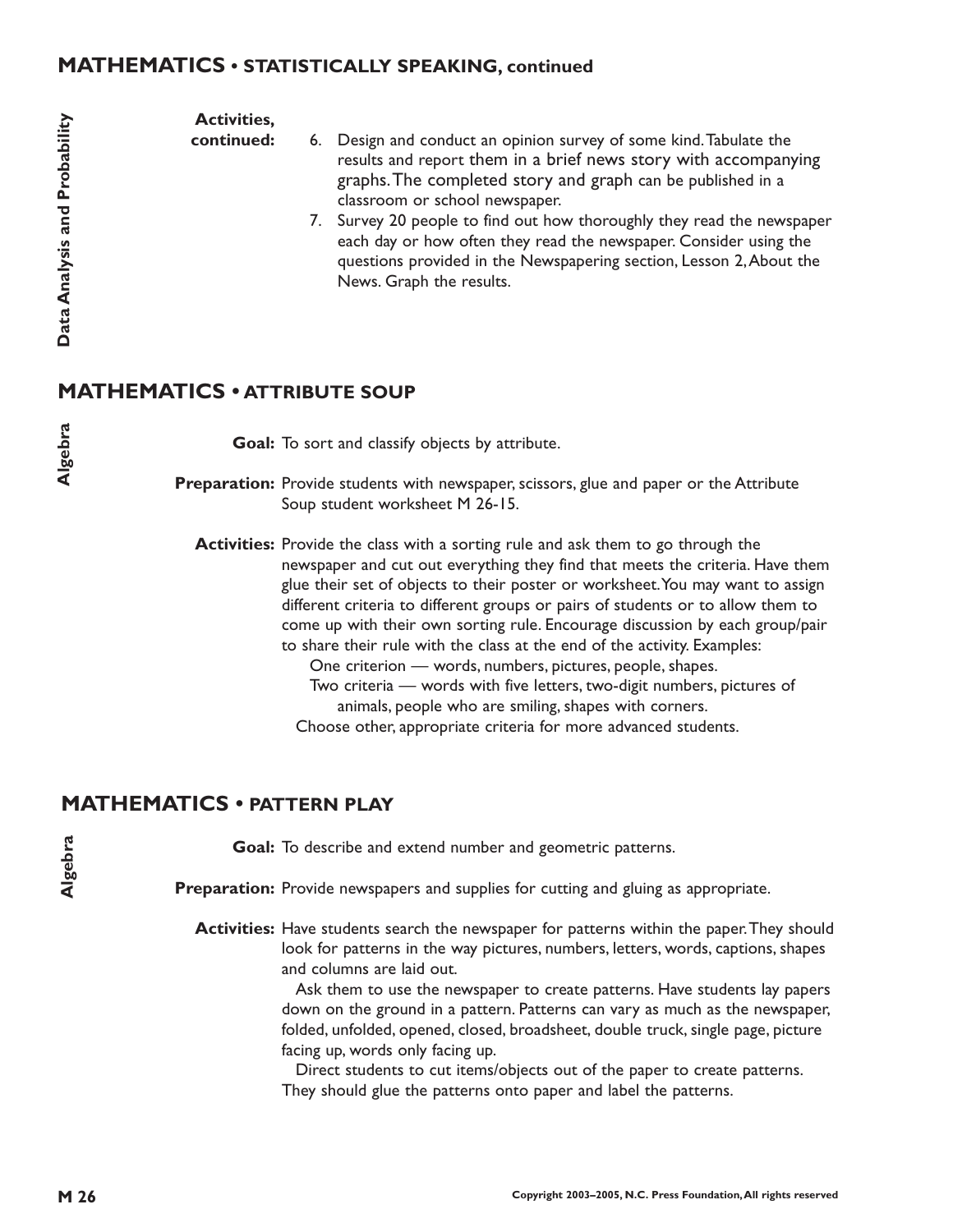### **MATHEMATICS • NUMBER SENTENCES and SYMBOLS**

Goals: To write addition and subtraction number sentences to represent a problem. To use symbols to represent unknown quantities in number sentences.

Preparation: Provide newspapers, scissors, glue sticks, markers and paper.

**Activities:** Give students ten minutes to go through the newspaper and cut out as many numbers as they can during that time period.Then, have them glue some of the numbers on a paper with a space in between each number and the next. In each space, have the students write a symbol.The symbols they can use include:  $+, -, x, \leq, >$ , etc. Have the students analyze the relationships from one number to the next and write in a symbol to show that relationship.

> Next, have the students manipulate the remaining numbers on their desks to make number sentences. Have them write the number sentences with the correct symbols and solve each problem.

> Have them choose a page in the newspaper and circle two numbers with a marker.Then, they should write a symbol (addition, subtraction, multiplication or division) between the two numbers and solve the problem. Do that with as many pairs of numbers as possible on the page.The activity can be used to practice one particular skill such as addition or to illustrate mastery of a variety of skills.

#### **MATHEMATICS • LINEAR EQUATIONS**

- Goal: To use and evaluate algebraic expressions, linear equations or inequalities to solve problems.
- **Preparation:** Provide newspapers. Also have sections available to use in solving simple equations.
	- **Activities:** Introduce the idea of substituting one symbol for another by creating a math code. Assign each letter of the alphabet to a corresponding numeral. Headlines can be encoded by replacing each letter with a simple addition or subtraction problem whose solution is the same as the number of the replaced letter. (Example, the letter 'A' is replaced by the number one.) A math problem to replace the letter could be  $0 + 1$  or  $2 - 1$ )

Continue to work with number/letter relationships by using the following system: A=1, B=2, C=3… Z=26. Go through the newspaper and cut out a word from a headline and find out how much the letters will equal using this system. Next, think of this in terms of money and find a word in the newspaper that is worth \$1.00. Challenge students to find the words that are worth the most and the least.

Have students practice expressing relationships that involve variables. For example, using coupons that show  $35¢$  off the regular price of a product and allowing P to represent the original price, what is the proper expression for the price of the item with the coupon? (P - \$.35).

Ask students to look for numbers to illustrate terms or relationships discussed in class. Examples of terms are positive and negative integers and examples of relationships are inequalities, ratios, percents and fractions.

**Algebra**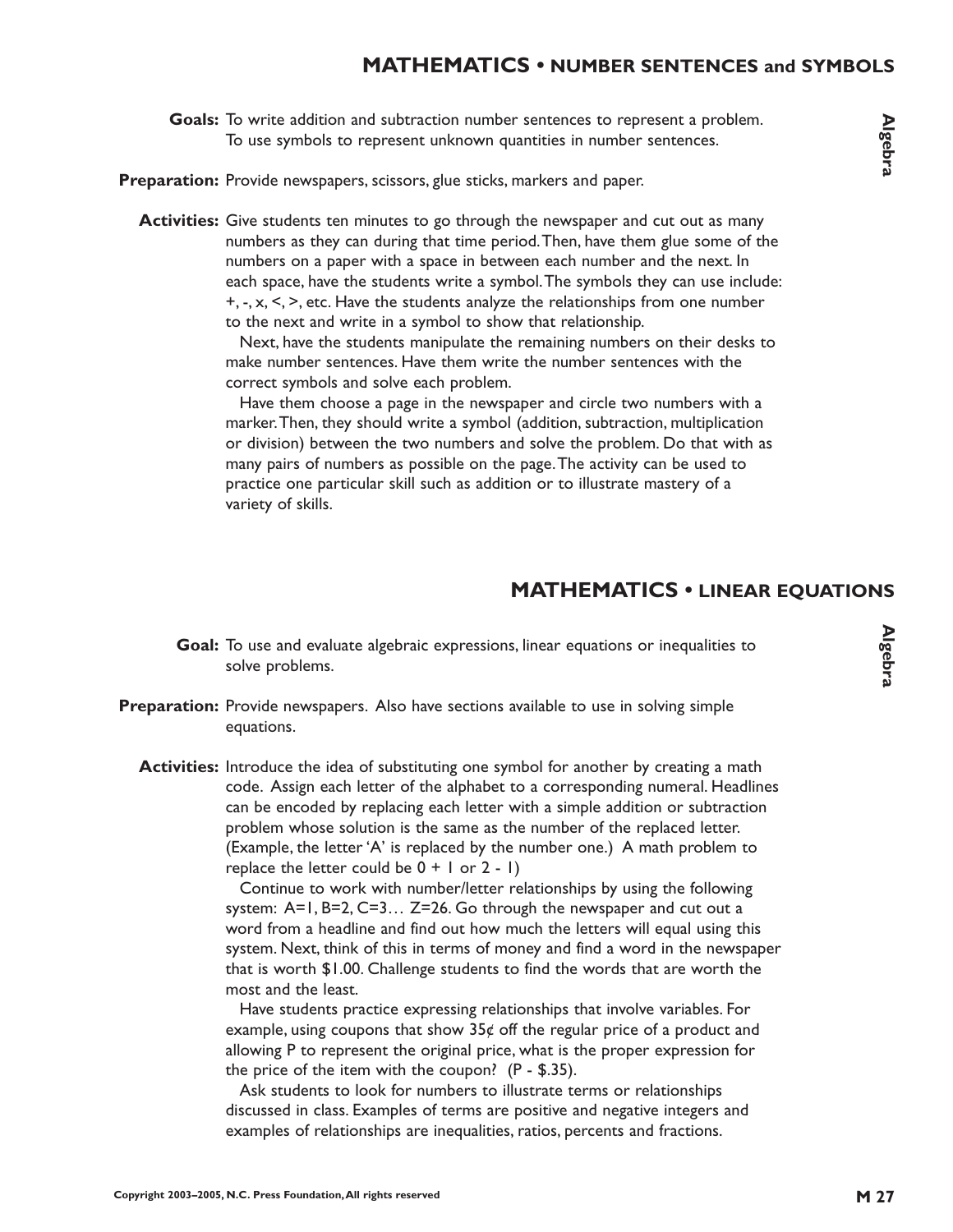#### **MATHEMATICS • LINEAR EQUATIONS, continued**

#### **Activities,**

continued: Set up equations using information in ads and statistics in sports. For example: Check the grocery ads and write an equation similar to the one given below that shows a short shopping list:

> x @ price per lb. of ground beef y = price per head of lettuce  $z =$  price per lb. of cheese

> > $3X+Y+7 =$

Ask students to fill in the unknowns and see how much the food costs. If more than one price is given in the grocery ads, students should choose the lowest price.

Take final scores from football games reported in the newspaper and write or have students write equations that show how the teams could have earned their points. For example:A score of 20 could be earned in several ways.Two are shown here.

| $x = 6$ points for | $y = 3$ points for | $z = 2$ points for | $a = 1$ point for |
|--------------------|--------------------|--------------------|-------------------|
| each touchdown     | each field goal    | each safety        | each extra point: |
|                    | $3X+A=20$          |                    |                   |
|                    | $2X+2A+2Y=20$      |                    |                   |
|                    |                    |                    |                   |

After students come up with real possibilities, ask which equation most likely represents the actual score. Discuss which possibilities are impossible or improbable. For example, they should know that a team cannot score extra points unless they score touchdowns.

**MA**<br>are li<br>**MA**<br>M 28<br>M 28 **The following real-world and practical math problems apply to several areas of math, so the activities are listed together rather than in sections designated as Numbers and Operations,Algebra, etc.**

## **MATHEMATICS • LANGUAGE of CONSUMERS**

Goals: To respond to and use the vocabulary of mathematics. To solve problems related to money management concerns which are faced by the typical consumer.

Preparation: Provide newspapers and markers.

**Activities:** To make students aware of words that relate to mathematics, have them make a word bank containing words from all sections of the newspaper.To make the task easier, have students work together and/or match words that they are given. At the end of the activity, list all of the different words on a chart. Discuss and explain the relationship to math and have them learn to spell and use the words correctly. Give students an opportunity to add to the bank at any time. Make available LA 11-4 for recording new words and their definitions.

> With older students, emphasize specific groups of words, especially those related to money management.

**Vocabulary**

Vocabulary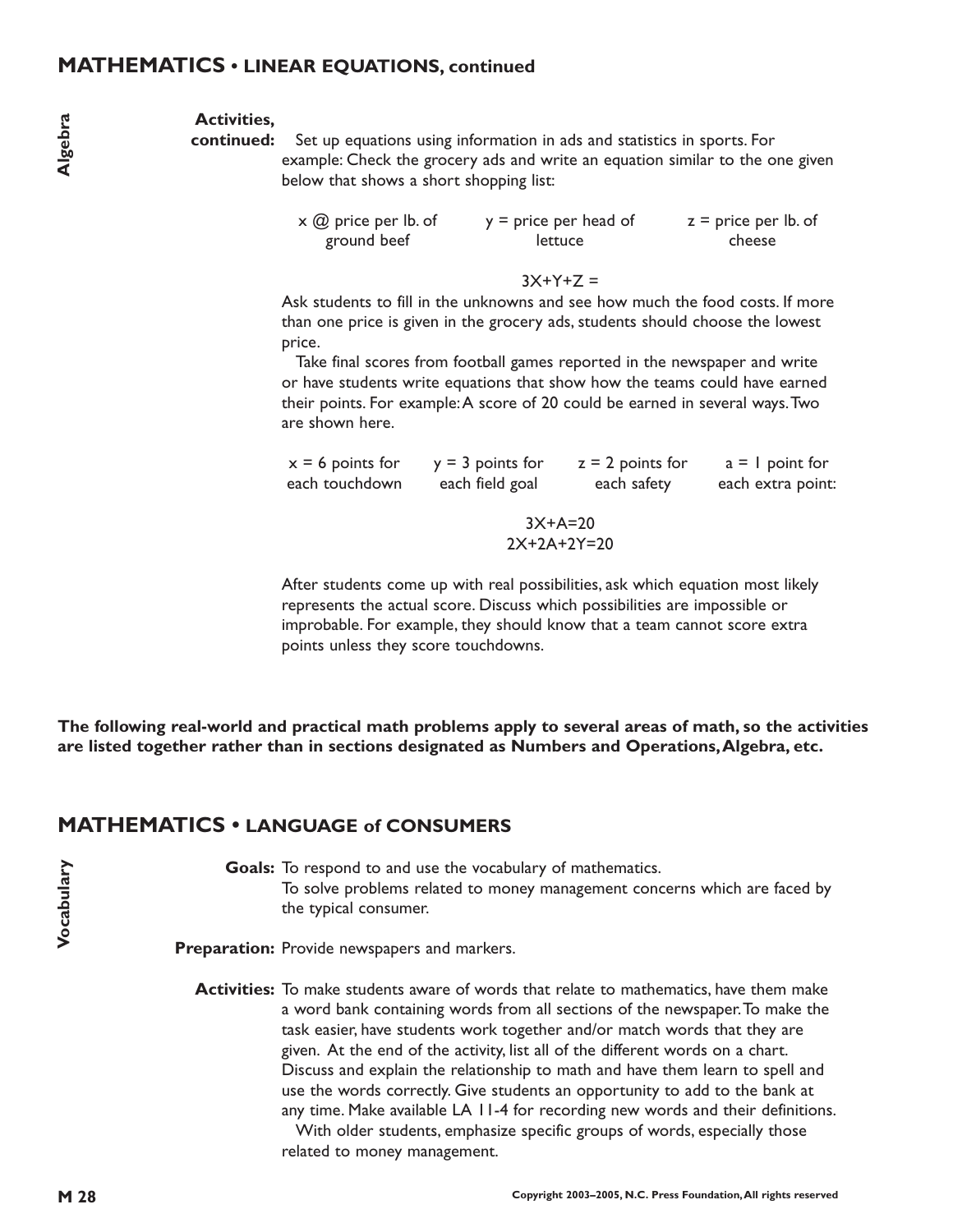Activities: Use categories such as: banking and consumer credit housing transportation

> Examples of words are: installment buying down payment interest rate social security savings and investment taxes federal and state budgets interest principle supply-side economics individual retirement account

Many of the words describe ideas or policies that are new.To find accurate meanings and explanations, have students study the use of words and phrases in newspapers over a period of time and look in other media for additional information.

# **MATHEMATICS • MONEY MANAGEMENT**

Goals: To develop fluency with rational numbers. To use algebraic expressions to solve problems. To develop flexibility in problem solving, using a variety of strategies. To solve problems related to money management concerns, which are faced by the typical consumer.

- Preparation: Provide newspaper ads, retail ads from clothing stores, transportation ads and travel sections, etc. as desired to complete the following activities. Look for ads that have several items costing less than \$30. Provide retail ads from clothing stores. Advertising inserts are excellent to use especially with younger students.
	- **Activities:** Ask students to find gifts in the newspaper that fit in each category listed below. (If students know how to compute tax, check after the activity to see if they remembered to include tax.)
		- 1. under \$5.00
		- 2. under \$10.00
		- 3. under \$20.00
		- 4. under \$30.00

Number and Operations<br>Algebra **Algebra Number and Operations**

**Vocabulary ocabulary**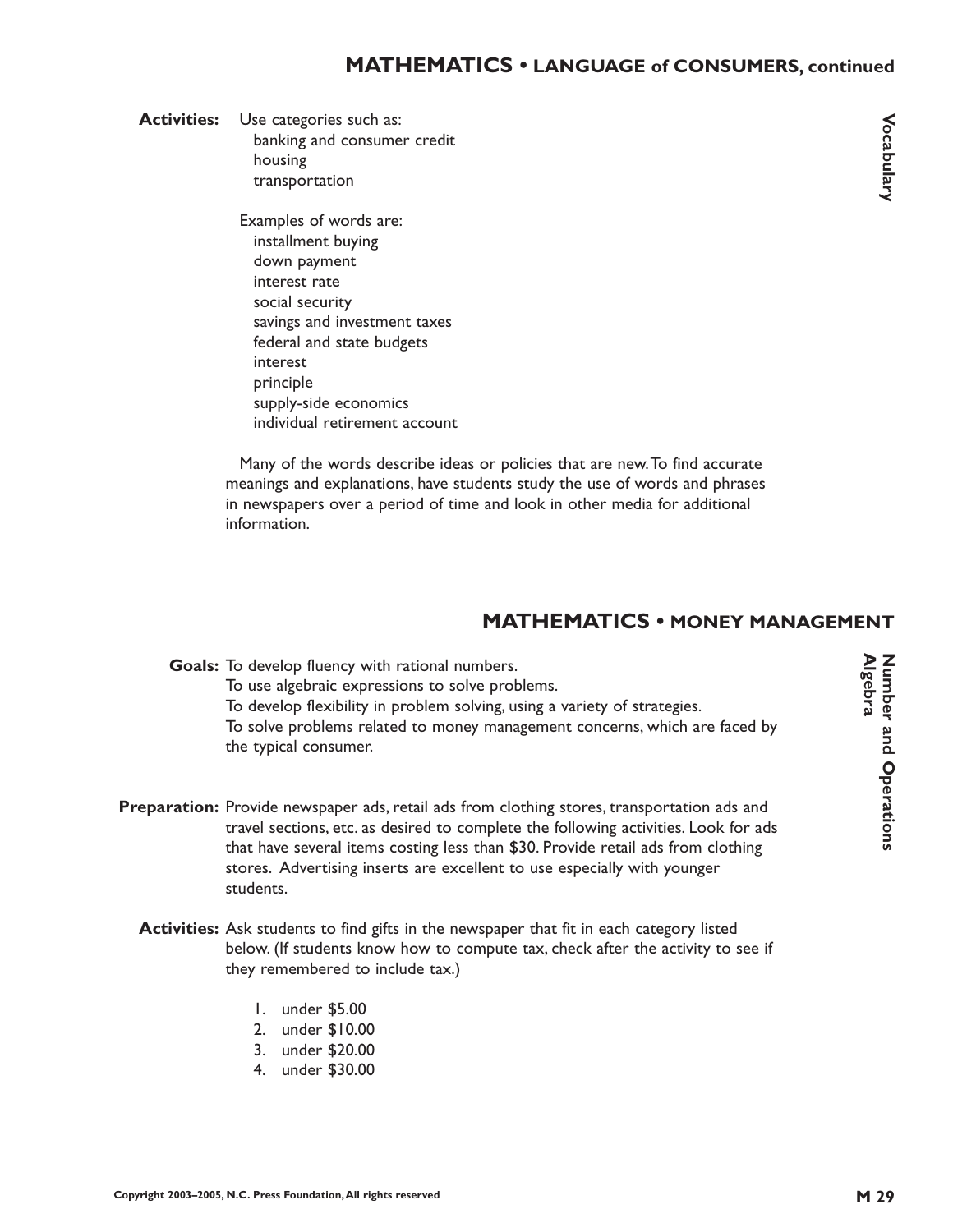#### **MATHEMATICS • MONEY MANAGEMENT, continued**

#### **Activities,**

continued: Designate gifts for specific people, such as peers, family members, elderly friends or neighbors and for specific occasions, such as birthdays, graduation and religious holidays. Have students list the gifts and compare with other students' lists.To add interest to the activity, poll the class and find out which items are most popular under each category. Graph the results.

> Tell students to pretend that they have \$100 to spend on new clothes.They must select the clothes from newspaper ads. After they have chosen the clothes, check to see who remembered to figure in tax and who came closest to spending all of the money. Have older students pretend they are setting up house. Give them \$200 to spend on small household items or appliances or \$1200 to spend on major appliances.They should look in retail and classified ads for bargains.

Look and have students look for ads related to transportation such as car sales and service, airline schedules and tires for sale. Ask questions that help students read the ads:

- 1. How long does it take to fly from one city to another taking into account changes in the time zone? What is the cost?
- 2. How much does it cost to buy four new tires? (Designate the type of tire.)
- 3. How much does it cost to have tires realigned or to have a tune-up?

Ask students to look for detailed information that can affect the quality, kind and cost of services advertised. For example:Are special services limited to certain times, places or types of car?

- 1. Use airline ads to compare the cost of airfares to any one location.
- 2. Pretend you won \$750 to spend on a vacation. Use the travel section and ads, particularly Resort Property in the Classified ads, to select your vacation spot, transportation, lodging and food. Note any missing information.
- 3. Look for tours advertised in the newspaper. Find and list the cost. See what the cost covers. Can it be broken down into transportation costs, food and lodging?

#### **MATHEMATICS • COMPARING COSTS**

Goals: To develop fluency with rational numbers. To use algebraic expressions to solve problems. To develop flexibility in problem solving, using a variety of strategies. To solve problems related to money management concerns, which are faced by the typical consumer.

Preparation: Provide Food sections from newspapers. Wednesday afternoon and Thursday morning editions carry grocery ads, recipes and other information about diet. Sunday newspapers frequently carry grocery ads. Make available the student worksheet M 30-16.

**Number and Operations Algebra**

**Algebra** 

Number and Operations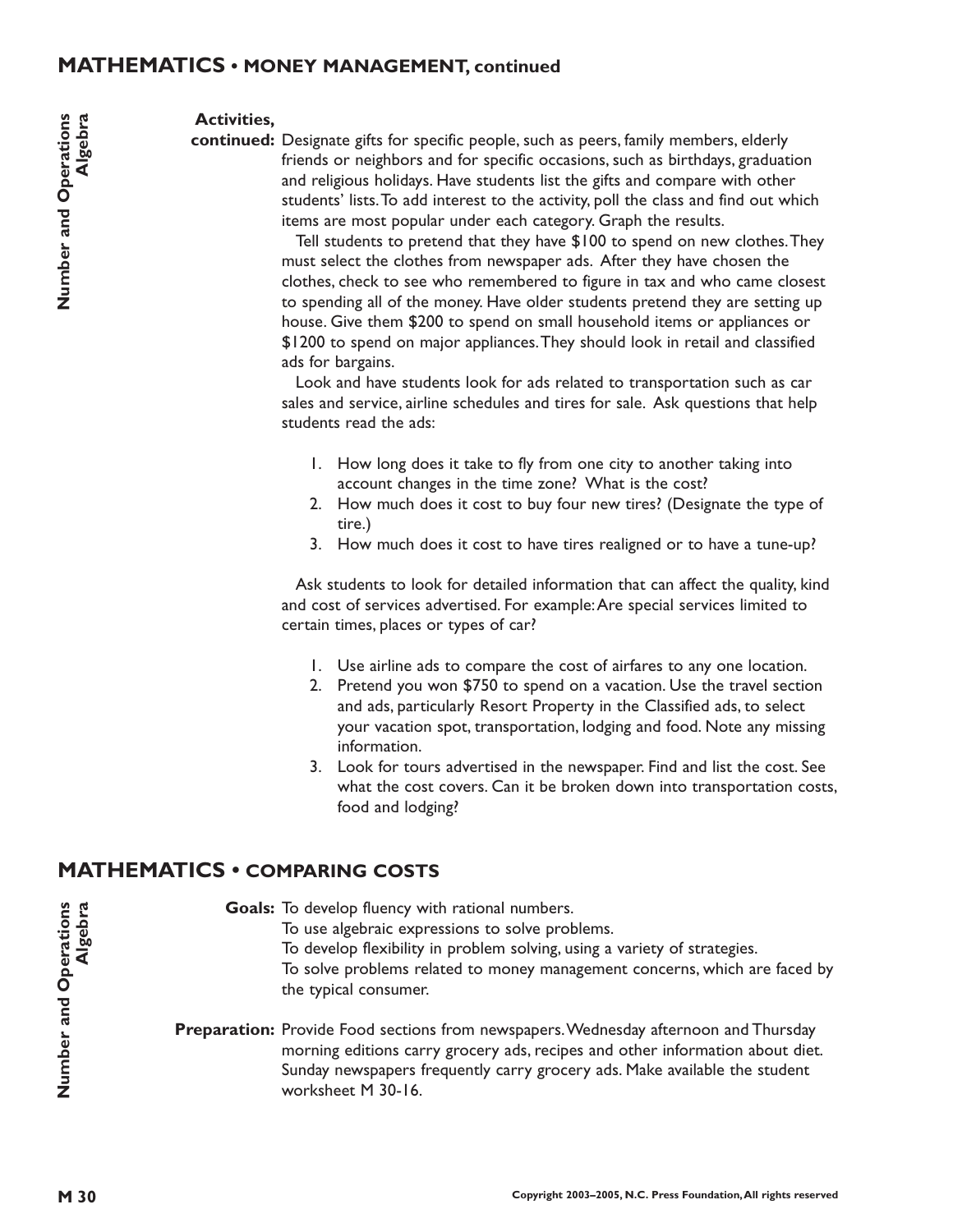## **MATHEMATICS • COMPARING COSTS, continued**

#### Activities: Ask students to compare prices on items before and after the price is reduced. Also have them compare the cost of the same or similar items in different packages. For example: Compare the prices of orange juice canned, frozen or in cartons. Also give them an amount of money and ask for items that cost less than the amount, such as \$1.00 or \$20.00.

Older students should be asked to compare the cost of foods advertised in grocery ads. Make a list of items that appear in more than one store and have students search the ads for prices. Follow up by asking if one store has more items at a low price. Students should also list the four least or most expensive meats, fruits or vegetables and compare to see if other students find different items.

Students should also compare the cost of furniture and other items in retail and classified ads. For example:They should compare the price of new and used items. Also have them find five different prices for buying a home, list them from least to most expensive and from smallest to largest and determine whether the largest house costs the most. Follow a similar procedure when comparing salaries listed for jobs in the Classified ads.

Describe occasions for food buying. Select or have students select from ads the foods for each occasion. If a grocery list is given to students and the grocery store is named and pointed out in the newspaper, then the task is easier.To make the activity more difficult, have them select the foods from several stores and total the cost.

Try the following as team activities, small group tasks or independent learning. Choose or have students choose the items, list the cost of each and figure out the total cost.

- 1. Plan a birthday party for ten young people. (Some will choose pizza and others, cake and ice cream.)
- 2. Plan a picnic for yourself and a friend.
- 3. Shop for Thanksgiving, Christmas, Hanukkah or Sunday dinner. Plan meals during other religious holidays.
- 4. Pretend you are planning a meal for a family of three that consists of one adult and two children. Use the ads to find the cost of providing two meals a day for five days for the family. Can you stay within a \$30 or \$40 budget?
- 5. Shop for the ingredients for your favorite recipe or for one in the newspaper.
- 6. Compare the cost of cooking hamburgers at home with the cost at a fast-food store. Don't forget to add in the cost of all your favorite trimmings, such as tomato, lettuce, onion or pickle.
- 7. Look for information that affects the price of items. For example: Must you buy \$25.00 worth of groceries to get the low-priced item? Must you clip a coupon? Must you have a store card? Does the low price apply to purchases of more than five pounds?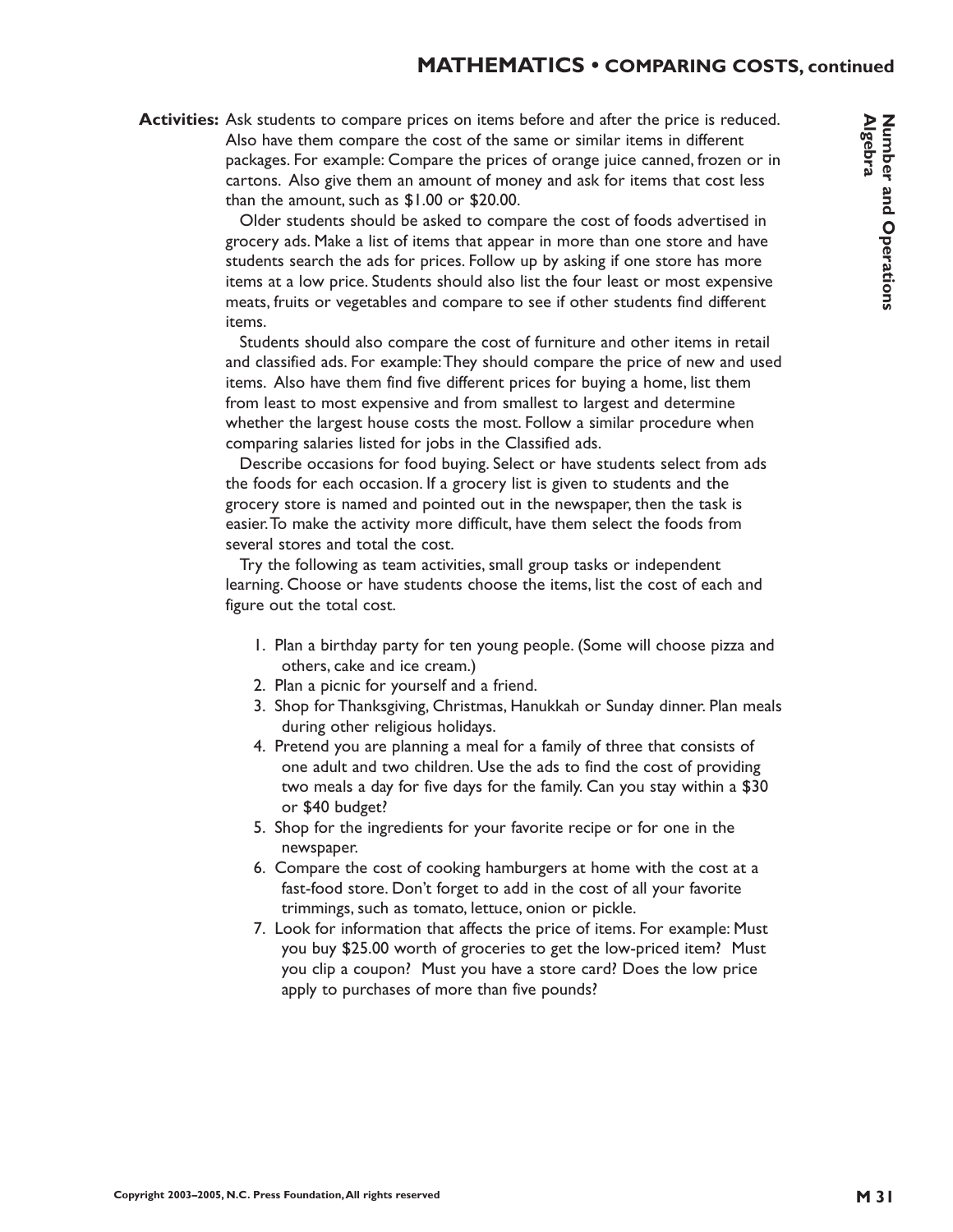## **MATHEMATICS • INCOME and BUDGETING**

Goals: To develop fluency with rational numbers.

- To use algebraic expressions to solve problems.
- To develop flexibility in problem solving, using a variety of strategies.

To solve problems related to money management concerns, which are faced by the typical consumer.

- Preparation: Provide newspapers, particularly classified and display ads and articles that carry consumer-related information.
	- **Activities:** Ask students to pretend they just graduated from high school or college and must find a job and place to live. Have them find five jobs in Help Wanted that match their interests and qualifications. (Students should predict what their qualifications will be when they graduate.)

After they identify jobs, have students figure the salary range and/or average salary for the jobs. Discuss the phrase "living within your means" and assign activities like those encountered in real life. Ask students to use monthly income as the basis for budgeting.

Have them use newspapers to complete the following activities:

- 1. Find an apartment to rent. (Rent should total no more than 30 percent of income.)
- 2. Furnish the apartment. Purchase new and/or used furniture from ads.
- 3. Buy groceries for a week and use the week's total to figure monthly expenses.
- 4. Select a car and figure monthly payments. (Remind students that the list price does not include interest. Students should add interest to the cost. If an interest is not given in the ad, have them use the current rates charged by banks and other lending institutions. Most loans are set up on a three-year, 36-payment system.)
- 5. Select three outfits suitable for work and total the cost. After students complete the newspaper-related exercises, have them estimate other expenses not covered, such as entertainment, utilities, insurance and gasoline.

Follow up with a discussion. Ask:

- 1. Who stayed within the limits of his/her income?
- 2. Were anyone's expenses based on unrealistic choices? (An extreme example of unrealistic budgeting is allowing \$5.00 for food.)
- 3. Did anyone think of alternatives and use those to reduce expenses? (Examples are having a roommate or eliminating the need for a car by living close to work or on a bus route.)

Choose a family from a book or newspaper story students read or describe a family such as the one below:

Sam Jackson has worked for an airline. He enjoys cars and spends much of his leisure time working on them. He and everyone else in his family like to participate in group and individual sports. Jean Jackson is a licensed practical nurse. She also enjoys pottery and is interested in returning to school. Joe is 16 and has worked part-time as a bus boy in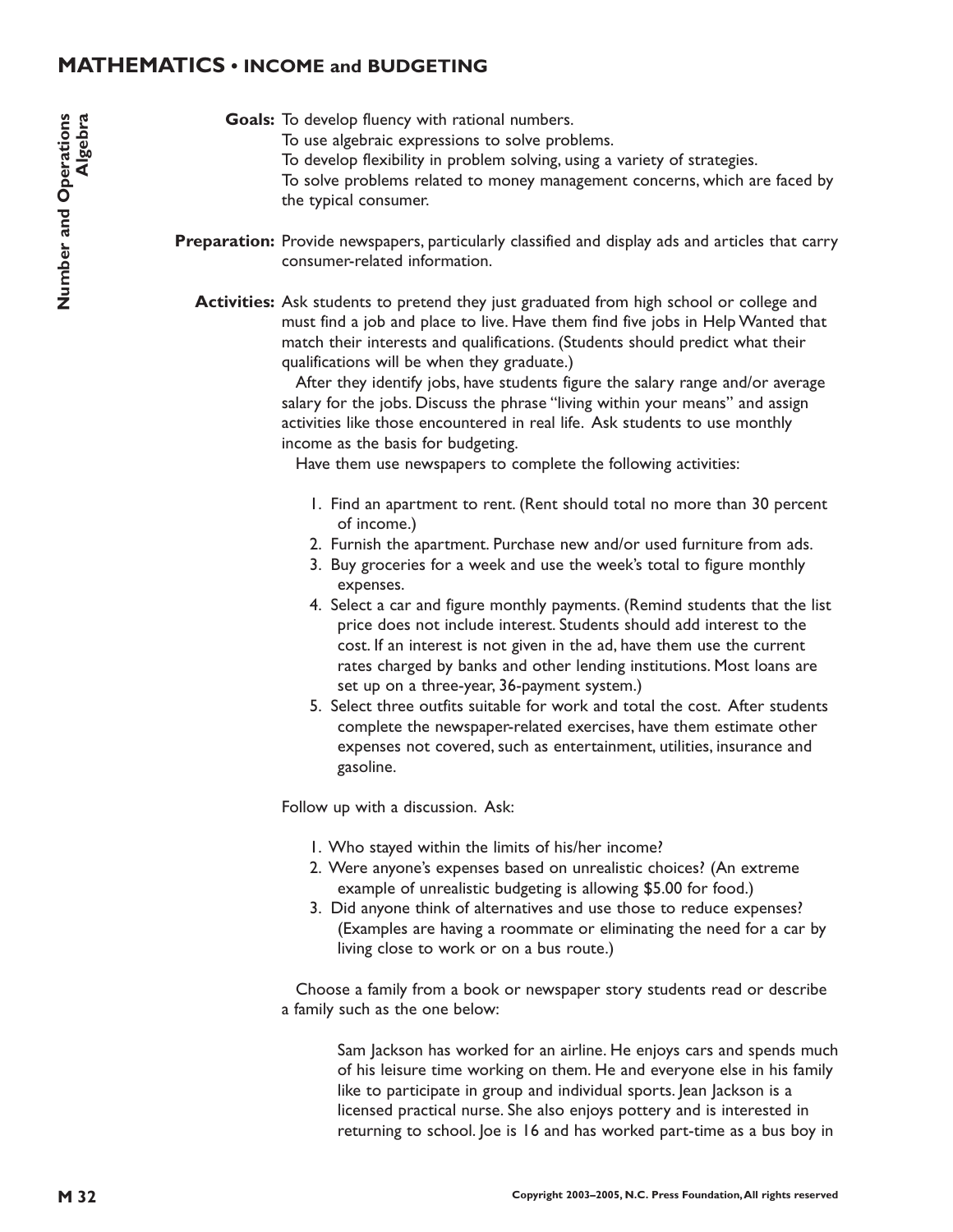# **Activities,**

**continued:**

a restaurant. Ellen is 12, has done babysitting and likes to work on projects with other members of the family.

Group students in fours. Each person should assume one of the family roles. Ask students to pretend that the family has sold its home and household belongings and is moving into their area. Because the family's house and belongings were sold, \$70,000 is in hand for the down payment on a house and for furnishings. Have each group of students choose a house and furnishings from newspaper ads and total the cost. Remind them to include interest when computing monthly house payments. Also explain that 30-year loans are common.

Continue the role play.Work with monthly budgets. Ask students to choose a job(s) for each person, total the earnings and then buy groceries and conduct any other business provided for in newspapers. (See preceding activity.) Ask each group: How much does your family have at the end of the month? How much was spent? Extra expenses come periodically.

Have students use newspapers to figure the cost of the following extras:

- 1. Jean buys her husband and daughter birthday presents.
- 2. The Jacksons have a neighborhood party to meet people who live near them.They invite three other families; the total number of people is 15.
- 3. Joe buys a dog advertised in the Classified ads.
- 4. The family buys a second TV or car.
- 5. The new house doesn't have a washer or dryer. See how much used ones cost.
- 6. Sam replaces the tires on the family car.
- 7. Choose a place for the Jacksons to eat. Find an ad that gives prices and total the cost for the family's meal.

After figuring the costs, discuss how many extras the family can afford.

# **MATHEMATICS • HOUSING PROBLEMS**

Goals: To develop fluency with rational numbers. To use algebraic expressions to solve problems related to real-world experiences. To develop flexibility in problem solving, using a variety of strategies.

To collect, organize, describe and display data to solve problems.

Preparation: Provide copies of the Classified ads and point out the sections related to housing. Have available enough copies of a house plan for individual students or groups to use. Many Sunday newspapers and real estate ads carry house plans. Also, see the graphic organizer M 33-17.

#### **Activities:**

Ask students to compare the cost of buying a condominium to buying a home for sale with similar size and features. Ask:Which costs more? How much more? Have them list and discuss some of the advantages and disadvantages of each kind of ownership.They should read the ads and see what the seller considers to be the advantages of the condominium or house.

Number and Operations<br>Algebra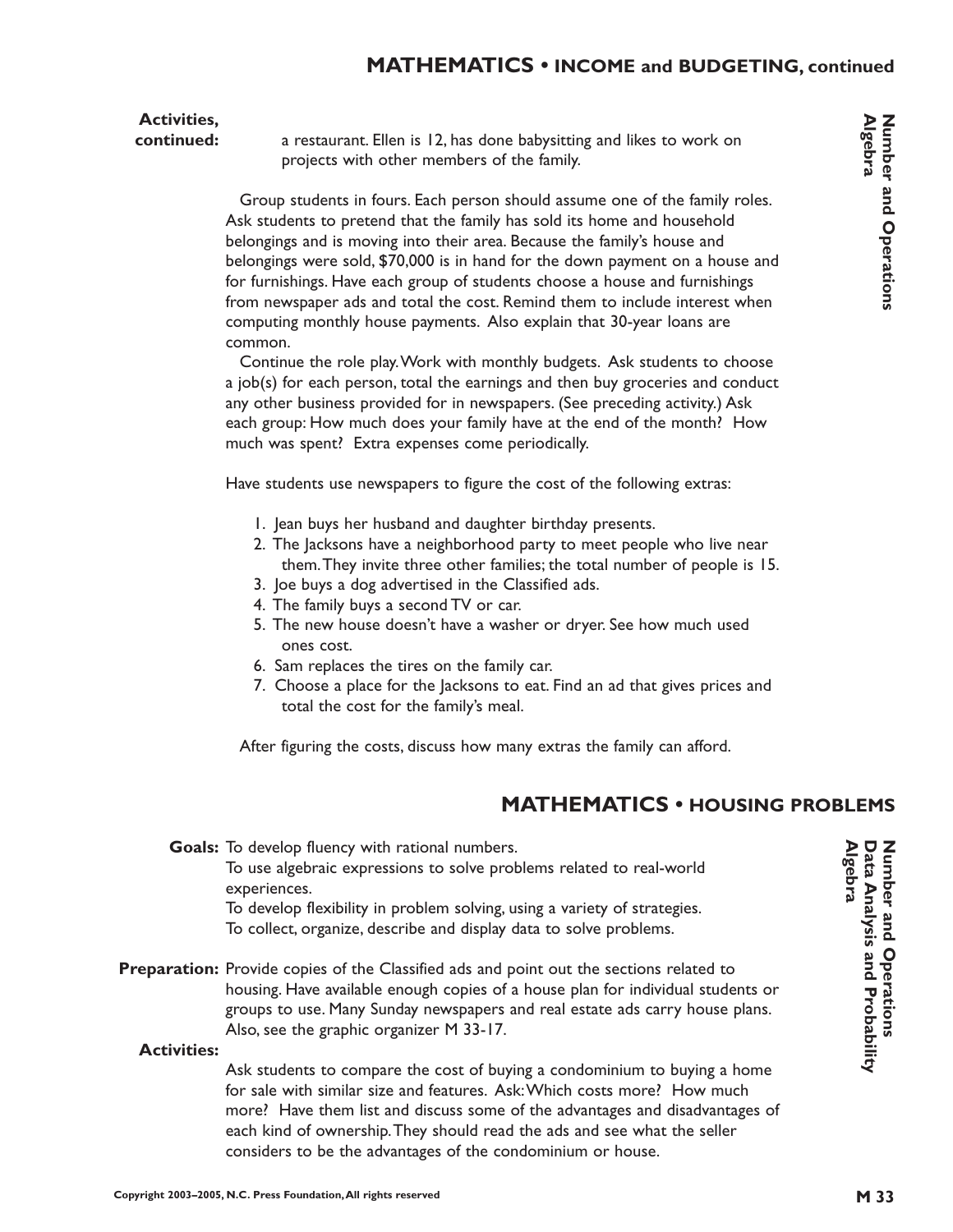#### **MATHEMATICS • HOUSING PROBLEMS, continued**

#### **Activities,**

Figure the square footage of each room to compute the cost of carpeting specific rooms. Also have them choose items to furnish the house and total the cost. **continued:**

> Ask students to figure the price range and average costs of three- and fourbedroom homes in their town or county. Discuss the factors other than number of bedrooms that determine the value of a house. Examples are total square footage, size of lot and location. See the graphic organizer M 33-17.

> Have them use information in ads and decide how much a house costs per square foot, how much one-half, one and two acres affect the cost and where the most and least expensive houses are located.

After analyzing housing costs in their hometown or county, ask students to figure costs of housing in other areas of the state and compare. Discuss the reasons why housing in some areas of the state is more or less expensive than housing in the local community.

## **MATHEMATICS • SAVINGS and INVESTMENT**

Goals: To develop fluency with rational numbers. To use algebraic expressions to solve problems. To develop flexibility in problem solving, using a variety of strategies. To collect, organize, describe and display data to solve problems. To solve problems related to savings and investment.

Preparation: Provide newspapers that have ads and articles related to savings and investment.

> Conduct a brainstorming session before and after the activity. Have students list as many ways of investing money as they can. See if they add to the list as a result of the activity.

**Activities:** Have students pretend they acquired \$1,000. Ask them to find items in the paper that can be bought for the \$1,000 and serve as an investment. If additional directions are needed, mention several ways people invest and point out sections of the paper where those are advertised or discussed. Examples are real estate, cars, jewelry, art, stocks, small businesses and savings accounts. Those are listed in classified ads and/or discussed in the financial sections.

> After compiling a list of possible investments, ask student to work in groups and decide which are best. In class discussion, compare their choices. Note anything unusual.

> After completing the exercise, change the amount of money for investment to \$10,000 and follow the same procedures outlined for choosing investments for \$1,000. Ask and discuss:What can be done with \$10,000 that cannot be done with \$1,000?

Number and Operations<br>Data Analysis and Probability

**Algebra** 

**Copyright 2003–2005, N.C. Press Foundation,All rights reserved**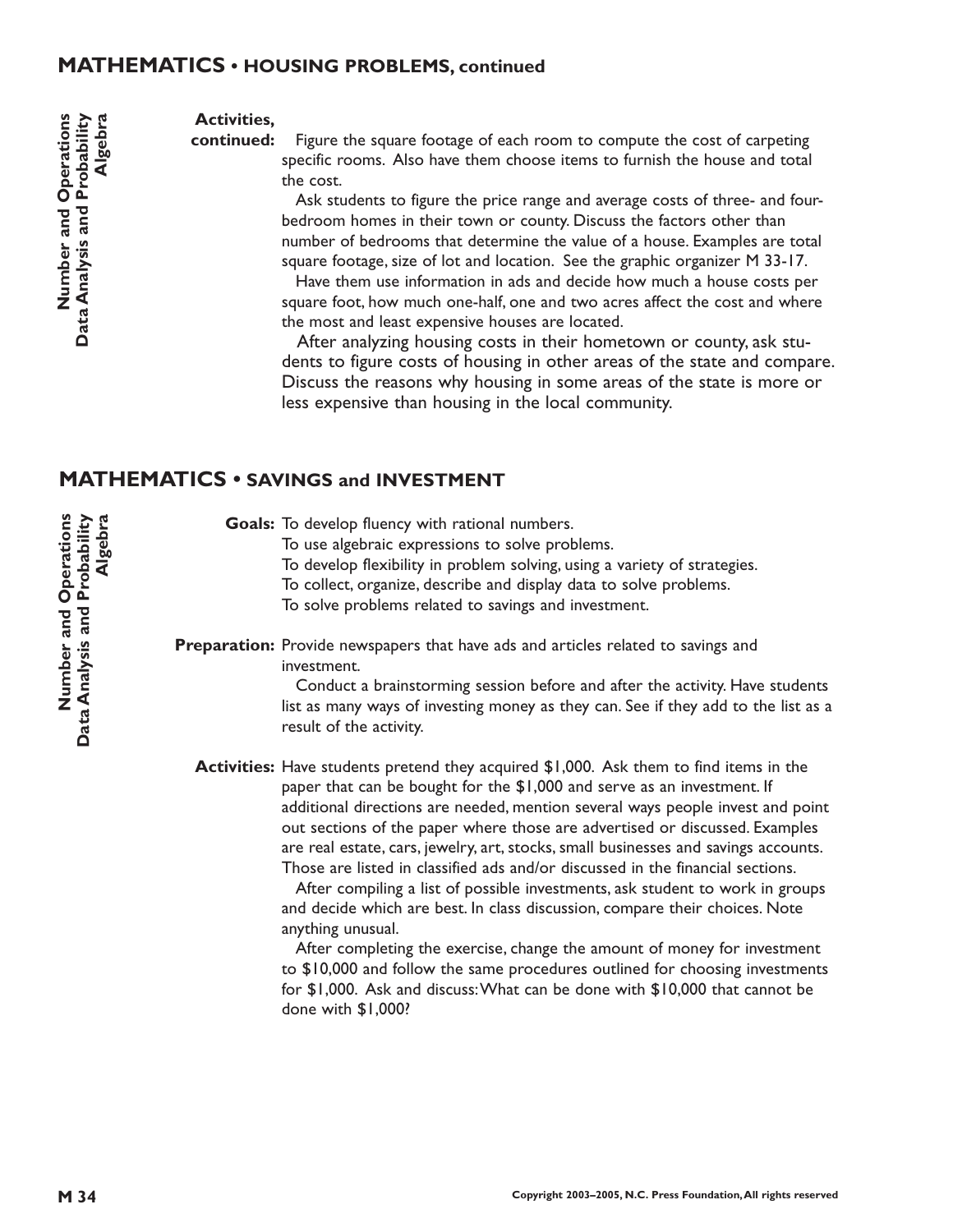#### **MATHEMATICS • STOCK MARKET SAVVY**

Goals: To develop fluency with rational numbers.

- To use algebraic expressions to solve problems
- To develop flexibility in problem solving, using a variety of strategies.
- To solve problems related to savings and investment.

Preparation: Provide financial sections of the newspaper that carry stock market reports.

Also provide the following background information about the stock market. The stock market is a place where listed companies offer shares of stock. Stockbrokers, who represent individuals and/or institutions that want to invest in a company, handle the buying and selling. Someone who buys stocks in a company such as Hardee's or McDonald's hopes that it will make money and pay high dividends and/or increase in market value. Anyone who has money can buy stocks.The broker receives a fee for handling the transactions.

Two stock exchanges, the New York and the American, are located in New York City. Both list large companies. Stock market reports printed in many daily newspapers tell what happened the day before, whether the price per share increased or decreased and the high and low price for the year. Many investors follow their stocks through the Internet.

When a stock is in demand, the prices rise; and, likewise, when stocks are not selling, the prices fall. A study of the stock market crash of 1929 shows that the laws of supply and demand haven't always worked as designed. Ask students to discuss the stock market with stockholders and other interested and knowledgeable people.They should identify different points of view because advice regarding of the stock market varies.

**Activities:** Explain the stock market listings in the classroom paper. Have students look for abbreviated names of familiar companies and decide which are up and which are down. (Dollar amounts are not listed with a dollar mark or with a decimal. When a stock is up 12½ cents per share, it is listed as +½.When the listed high is  $10\%$ , that means  $$10.25$ .)

> Ask students to pretend that they have \$5,000 to invest in the stock market. They should select five different companies to diversify their holdings. Have them keep track of their investments for a designated period of time, for several weeks or months and decide at the end of the period how much money they'd lose or make if they sold their stock.

Also have them compare the information in the classroom newspaper with that in *The Wall Street Journal.* Explain that the *Journal* is a business publication and carries the most complete information about the stock market.To make buying and selling stocks more scientific and true to life, have students study reports in the Journal and other business publications and then choose stocks to buy and sell. At the end of the designated period, discuss what happened:

- 1. Who made money? Who lost money?
- 2. Which stocks were most profitable?
- 3. What caused ups and downs in the market?
- 4. What were the reasons for buying and selling when you did?

Students may also want to compare stock market reports printed in a newspaper with those available online.